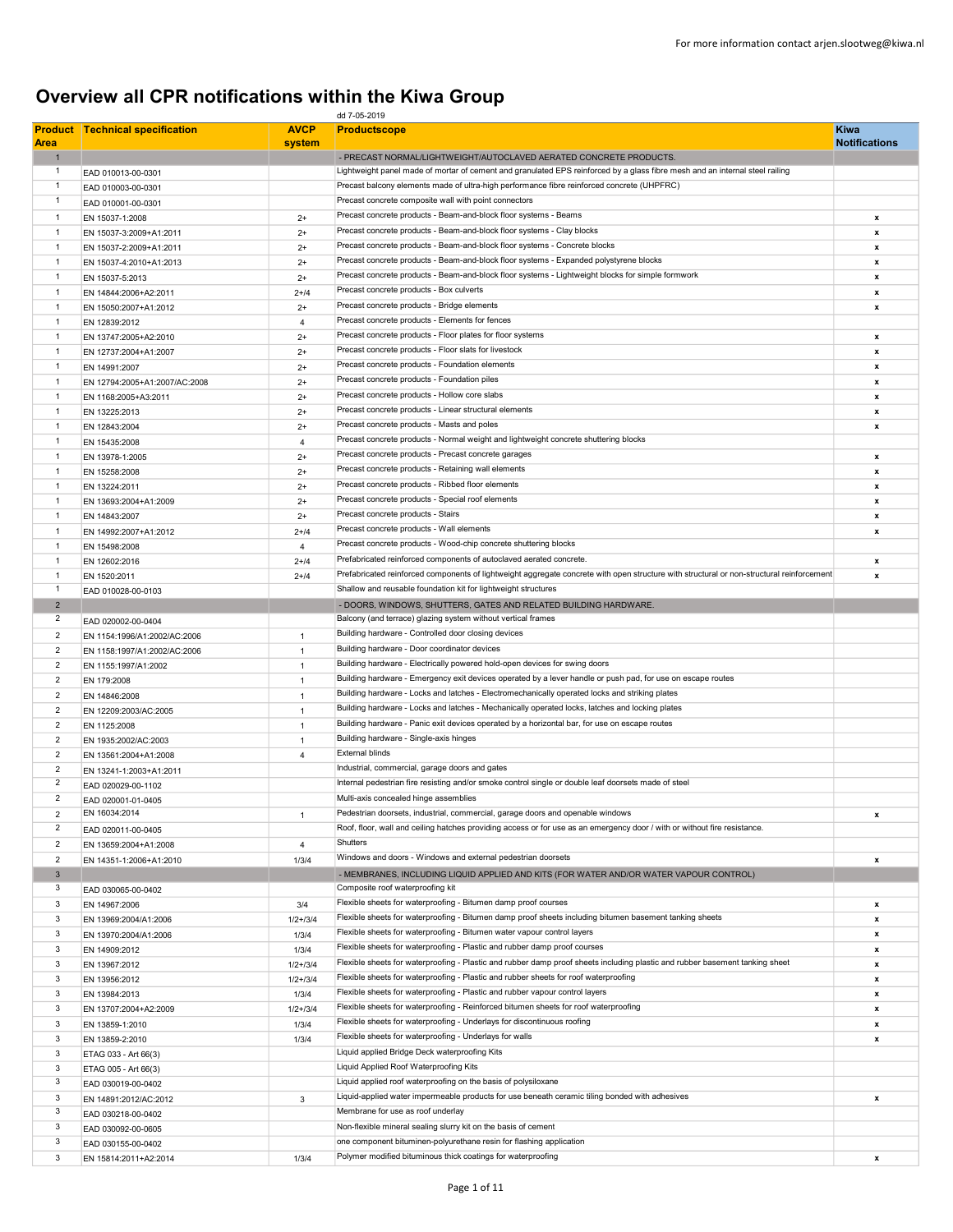|                | <b>Product Technical specification</b> | <b>AVCP</b> | <b>Productscope</b>                                                                                                                              | <b>Kiwa</b>               |
|----------------|----------------------------------------|-------------|--------------------------------------------------------------------------------------------------------------------------------------------------|---------------------------|
| <b>Area</b>    |                                        | system      | Systems of Mechanically Fastened Flexible Roof Waterproofing Membranes                                                                           | <b>Notifications</b>      |
| $\mathbf{3}$   | ETAG 006 - Art 66(3)                   |             |                                                                                                                                                  |                           |
| 3              | ETAG 022 - 1 - Art 66(3)               |             | Watertight Covering Kits for Wet Room floors and or walls - Part 1: Liquid Applied Coverings with or without wearing surface                     |                           |
| 3              | ETAG 022 - 2 - Art 66(3)               |             | Watertight Covering Kits for Wet Room floors and or walls - Part 2: Kits based on flexible Sheets                                                |                           |
| 3              | ETAG 022 - 3 - Art 66(3)               |             | Watertight Covering Kits for Wet Room floors and or walls - Part 3: Kits based on inherently watertight Boards                                   |                           |
| $\overline{4}$ |                                        |             | - THERMAL INSULATION PRODUCTS.COMPOSITE INSULATING KITS/SYSTEMS.                                                                                 |                           |
| $\overline{4}$ | EAD 040777-00-1201                     |             | Cellular glass boards as load bearing layer and thermal insulation outside the waterproofing                                                     |                           |
| $\overline{4}$ | EAD 040773-00-1201                     |             | Expanded polystyrene foam boards as load bearing layer and thermal insulation outside the waterproofing                                          |                           |
| $\overline{4}$ | ETAG 004 - Art 66(3)                   |             | External Thermal Insulation Composite Systems with Rendering                                                                                     |                           |
| $\overline{4}$ | EAD 040089-00-0404                     |             | External Thermal Insulation Composite Systems with renderings for the use on timber frame buildings                                              |                           |
| $\overline{4}$ | EAD 040650-00-1201                     |             | Extruded polystyrene foam boards as load bearing layer and/or thermal insulation outside the waterproofing                                       |                           |
| $\overline{4}$ | EAD 040394-00-1201                     |             | Factory made cellular glass loose fill                                                                                                           |                           |
| $\overline{4}$ | EAD 040090-00-1201                     |             | Factory-made boards and products formed by moulding of an expanded polylactic acid (E-PLA) for thermal and/ or acoustical insulation             |                           |
| $\overline{4}$ | EAD 040288-00-1201                     |             | Factory-made thermal and acoustic insulations made of polyester fibres                                                                           |                           |
| $\overline{4}$ | EAD 040005-00-1201                     |             | Factory-made thermal and/or acoustic insulation products made of vegetable or anymal fibres                                                      |                           |
| $\overline{4}$ | EAD 040643-00-1201                     |             | Fiber reinforced silica aerogel thermal insulation                                                                                               |                           |
| $\overline{4}$ | EAD 040016-00-0404                     |             | Glass fibre mesh for reinforcement of cement based renderings                                                                                    |                           |
| $\overline{4}$ | EAD 040313-00-1201                     |             | In-situ formed loose fill thermal and/or acoustic insulation product made of granulated expanded cork                                            |                           |
| $\overline{4}$ | EAD 040138-01-1201                     |             | In-situ formed loose fill thermal and/or acoustic insulation products made of vegetable fibres                                                   |                           |
| $\overline{4}$ | EAD 040456-00-1201                     |             | In-situ formed loose-fill thermal and/or acoustic insulation material made of animal fibres                                                      |                           |
| $\overline{4}$ | EAD 040369-00-1201                     |             | Insulation made of loose-fill or compound granulated expanded cork                                                                               |                           |
| $\overline{4}$ |                                        |             | Insulation product made of expanded perlite (EPB)                                                                                                |                           |
|                | EAD 040010-00-1201                     |             | Inverted Roofs Insulation Kits - Part 1: General                                                                                                 |                           |
| $\overline{4}$ | ETAG 031 - 1 - Art 66(3)               |             | Inverted Roofs Insulation Kits - Part 2: Insulation with protective Finish                                                                       |                           |
| $\overline{4}$ | ETAG 031 - 2 - Art 66(3)               |             |                                                                                                                                                  |                           |
| $\overline{4}$ | EAD 040427-00-0404                     |             | Kits for external thermal insulation composite system (ETICS) with mortar as thermal insulation product and renderings or discontinuous c        |                           |
| $\overline{4}$ | EAD 040287-00-0404                     |             | Kits for external thermal insulation composite system (ETICS) with panels as thermal insulation product and discontinuous claddings as ex        |                           |
| $\overline{4}$ | EN 15732:2012                          | 1/3/4       | Light weight fill and thermal insulation products for civil engineering applications (CEA) - Expanded clay lightweight aggregate products (L     | $\boldsymbol{\mathsf{x}}$ |
| $\overline{4}$ | EAD 040037-00-1201                     |             | Low lambda composite boards made of mineral wool fibres and aerogel additives                                                                    |                           |
| $\overline{4}$ | EAD 040049-00-0502                     |             | Polyurethane (PU) foam mat to be used for impact sound insulation                                                                                |                           |
| $\overline{4}$ | EAD 040048-01-0502                     |             | Rubber fibre mat to be used for impact sound insulation.                                                                                         |                           |
| $\overline{4}$ | EAD 040635-00-1201                     |             | Thermal and/or sound insulation based on bound expanded polystyrene bulk material                                                                |                           |
| $\overline{4}$ | EN 14319-1:2013                        | 1/3/4       | Thermal insulating products for building equipment and industrial installations - In-situ formed dispensed rigid polyurethane (PUR) and pol      | $\boldsymbol{\mathsf{x}}$ |
| $\overline{4}$ | EN 14320-1:2013                        | 1/3/4       | Thermal insulating products for building equipment and industrial installations - In-situ formed sprayed rigid polyurethane (PUR) and polyis     | $\boldsymbol{\mathsf{x}}$ |
| $\overline{4}$ | EN 13171:2012                          | 1/3/4       | Thermal insulating products for buildings - Factory made wood fibre (WF) products                                                                | $\boldsymbol{\mathsf{x}}$ |
| $\overline{4}$ | EN 14318-1:2013                        | 1/3/4       | Thermal insulating products for buildings - In-situ formed dispensed rigid polyurethane (PUR) and polyisocyanurate (PIR) foam products -         | $\boldsymbol{\mathsf{x}}$ |
| $\overline{4}$ | EN 14315-1:2013                        | 1/3/4       | Thermal insulating products for buildings - In-situ formed sprayed rigid polyurethane (PUR) and polyisocyanurate (PIR) foam products - R         | x                         |
| $\overline{4}$ | EAD 040065-00-1201                     |             | Thermal insulation an/or sound absorbing boards based on expanded polystyrene and cement                                                         |                           |
| $\overline{4}$ |                                        |             | Thermal insulation and light weight fill products for civil engineering applications - Factory made products of expanded polystyrene (EPS)       |                           |
| $\overline{4}$ | EN 14933:2007                          | 1/3/4       | Thermal insulation and light weight fill products for civil engineering applications - Factory made products of extruded polystyrene foam (X     | $\boldsymbol{\mathsf{x}}$ |
| $\overline{4}$ | EN 14934:2007                          | 1/3/4       |                                                                                                                                                  | $\boldsymbol{\mathsf{x}}$ |
|                | EAD 040057-00-1201                     |             | Thermal insulation board made of microporous silica                                                                                              |                           |
| $\overline{4}$ | EAD 040012-00-1201                     |             | thermal insulation board made of mineral material                                                                                                |                           |
| $\overline{4}$ | EN 14063-1:2004/AC:2006                | 1/3/4       | Thermal insulation materials and products - In-situ formed expanded clay lightweight aggregate products (LWA) - the loose-fill products be       | $\boldsymbol{\mathsf{x}}$ |
| $\overline{4}$ | EAD 040461-00-1201                     |             | thermal insulation product made of loose fill expanded perlite (EP)                                                                              |                           |
| $\overline{4}$ | EN 14306:2009+A1:2013                  | 1/3/4       | Thermal insulation products for building equipment and industrial installations - Factory made calcium silicate (CS) products                    | x                         |
| $\overline{4}$ | EN 14305:2009+A1:2013                  | 1/3/4       | Thermal insulation products for building equipment and industrial installations - Factory made cellular glass (CG) products                      | $\mathbf{x}$              |
| $\Delta$       | EN 15501:2013                          | 1/3/4       | Thermal insulation products for building equipment and industrial installations - Factory made expanded perlite (EP) and exfoliated vermic       |                           |
| $\overline{4}$ | EN 14307:2009+A1:2013                  | 1/3/4       | Thermal insulation products for building equipment and industrial installations - Factory made extruded polystyrene foam (XPS) products          | $\boldsymbol{x}$          |
| $\overline{4}$ | EN 14304:2009+A1:2013                  | 1/3/4       | Thermal insulation products for building equipment and industrial installations - Factory made flexible elastomeric foam (FEF) products          | x                         |
| $\overline{4}$ | EN 14303:2009+A1:2013                  | 1/3/4       | Thermal insulation products for building equipment and industrial installations - Factory made mineral wool (MW) products                        | x                         |
| $\overline{4}$ | EN 14314:2009+A1:2013                  | 1/3/4       | Thermal insulation products for building equipment and industrial installations - Factory made phenolic foam (PF) products                       | $\boldsymbol{\mathsf{x}}$ |
| $\overline{4}$ | EN 14313:2009+A1:2013                  | 1/3/4       | Thermal insulation products for building equipment and industrial installations - Factory made polyethylene foam (PEF) products                  | x                         |
| $\overline{4}$ | EN 14309:2009+A1:2013                  | 1/3/4       | Thermal insulation products for building equipment and industrial installations - Factory made products of expanded polystyrene (EPS)            | $\boldsymbol{\mathsf{x}}$ |
| $\overline{4}$ | EN 14308:2009+A1:2013                  | 1/3/4       | Thermal insulation products for building equipment and industrial installations - Factory made rigid polyurethane foam (PUR) and polyisoc        | $\boldsymbol{\mathsf{x}}$ |
| $\overline{4}$ | EN 15600-1:2010                        | 3/4         | Thermal insulation products for building equipment and industrial installations - In-situ thermal insulation formed from exfoliated vermiculit   |                           |
| $\overline{4}$ | EN 15599-1:2010                        | 3/4         | Thermal insulation products for building equipment and industrial installations - In-situ thermal insulation formed from expanded perlite (EI    |                           |
| $\overline{4}$ | EN 13167:2012+A1:2015                  | 1/3/4       | Thermal insulation products for buildings - Factory made cellular glass (CG) products                                                            | x                         |
| $\overline{4}$ |                                        | 1/3/4       | Thermal insulation products for buildings - Factory made expanded perlite board (EPB) products                                                   | $\pmb{\chi}$              |
| $\overline{4}$ | EN 13169:2012+A1:2015                  |             | Thermal insulation products for buildings - Factory made expanded polystyrene (EPS) products                                                     |                           |
|                | EN 13163:2012+A1:2015                  | 1/3/4       | Thermal insulation products for buildings - Factory made extruded polystyrene foam (XPS) products                                                | x                         |
| $\overline{4}$ | EN 13164:2012+A1:2015                  | 1/3/4       |                                                                                                                                                  | $\mathbf{x}$              |
| $\overline{4}$ | EN 13162:2012+A1:2015                  | 1/3/4       | Thermal insulation products for buildings - Factory made mineral wool (MW) products                                                              | x                         |
| $\overline{4}$ | EN 13166:2012+A2:2016                  | 1/3/4       | Thermal insulation products for buildings - Factory made phenolic foam (PF) products                                                             | x                         |
| $\overline{4}$ | EN 13170:2012+A1:2015                  | 1/3/4       | Thermal insulation products for buildings - Factory made products of expanded cork (ICB)                                                         | $\pmb{\chi}$              |
| $\overline{4}$ | EN 13169:2012                          | 1/3/4       | Thermal insulation products for buildings - Factory made products of expanded perlite (EPB)                                                      | x                         |
| $\overline{4}$ | EN 13163:2012                          | 1/3/4       | Thermal insulation products for buildings - Factory made products of expanded polystyrene (EPS)                                                  | $\mathbf{x}$              |
| $\overline{4}$ | EN 13164:2012                          | 1/3/4       | Thermal insulation products for buildings - Factory made products of extruded polystyrene foam (XPS)                                             | x                         |
| $\overline{4}$ | EN 13166:2012                          | 1/3/4       | Thermal insulation products for buildings - Factory made products of phenolic foam (PF)                                                          | x                         |
| $\overline{4}$ | EN 16069:2012+A1:2015                  | 1/3/4       | Thermal insulation products for buildings - Factory made products of polyethylene foam (PEF)                                                     | $\pmb{\chi}$              |
| $\overline{4}$ | EN 13165:2012                          | 1/3/4       | Thermal insulation products for buildings - Factory made rigid polyurethane foam (PUR) products                                                  | $\mathbf{x}$              |
| $\overline{4}$ | EN 13171:2012+A1:2015                  | 1/3/4       | Thermal insulation products for buildings - Factory made wood fibre (WF) products                                                                | x                         |
| $\overline{4}$ | EN 13168:2012+A1:2015                  | 1/3/4       | Thermal insulation products for buildings - Factory made wood wool (WW) products                                                                 | $\boldsymbol{\mathsf{x}}$ |
| $\overline{4}$ | EN 14064-1:2010                        | 1/3/4       | Thermal insulation products for buildings - In-situ formed lo - ose-fill mineral wool (MW) products - the loose-fill products before installatio | x                         |
|                |                                        |             |                                                                                                                                                  |                           |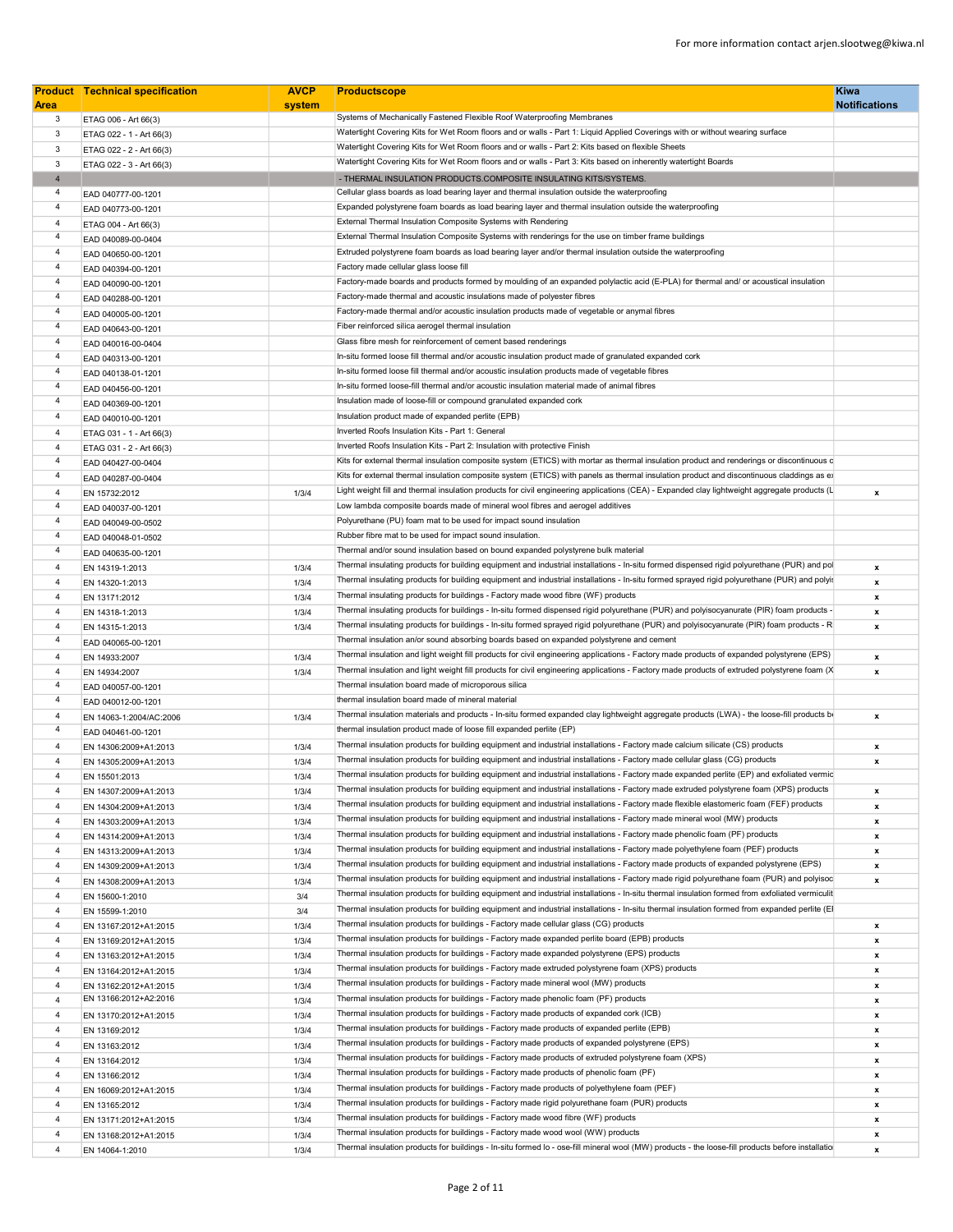|                                  | <b>Product Technical specification</b> | <b>AVCP</b>    | <b>Productscope</b>                                                                                                                          | Kiwa                                              |
|----------------------------------|----------------------------------------|----------------|----------------------------------------------------------------------------------------------------------------------------------------------|---------------------------------------------------|
| <b>Area</b><br>$\overline{4}$    |                                        | system         | Thermal insulation products for buildings - In-situ thermal insulation formed from exfoliated vermiculite (EV) products - bonded and loose-  | <b>Notifications</b><br>$\boldsymbol{\mathsf{x}}$ |
|                                  | EN 14317-1:2004                        | 3/4            | Thermal insulation products for buildings - In-situ thermal insulation formed from expanded perlite (EP) products - bonded and loose-fill pr |                                                   |
| $\overline{4}$<br>$\overline{4}$ | EN 14316-1:2004                        | 3/4            | Thermal insulation products for buildings with radiant heat reflective component                                                             |                                                   |
|                                  | EAD 040007-00-1201                     |                |                                                                                                                                              |                                                   |
| $\overline{4}$                   | EAD 040011-00-1201                     |                | Vacuum insulation panels (VIP) with factory applied protection layers                                                                        |                                                   |
| $5\overline{5}$                  |                                        |                | - STRUCTURAL BEARINGS.PINS FOR STRUCTURAL JOINTS.                                                                                            |                                                   |
| 5                                | EN 15129:2009                          | 1/3            | Anti-seismic devices                                                                                                                         | $\mathbf{x}$                                      |
| 5                                | EAD 050001-00-0301                     |                | Load bearing thermal insulating elements which form a thermal break between balconies and internal floors                                    |                                                   |
| 5                                | EAD 050013-00-0301                     |                | Spherical and cylindrical bearing with special sliding material made of filled PTFE with solid lubricant and reinforcing fibres              |                                                   |
| 5                                | EAD 050009-00-0301                     |                | Spherical and cylindrical bearing with special sliding material made of fluoropolymer                                                        |                                                   |
| 5                                | EAD 050004-00-0301                     |                | Spherical and cylindrical bearing with special sliding material made of UHMWPE (Ultra high molecular weight poyethylene)                     |                                                   |
| 5                                | EN 1337-3:2005                         | 1/3            | Structural bearings - Elastomeric bearings                                                                                                   | x                                                 |
| 5                                |                                        |                | Structural bearings - Guide Bearings and Restraint Bearings                                                                                  |                                                   |
|                                  | EN 1337-8:2007                         | 1/3            | Structural bearings - Pot bearings                                                                                                           |                                                   |
| 5                                | EN 1337-5:2005                         | 1/3            |                                                                                                                                              |                                                   |
| $5\phantom{.0}$                  | EN 1337-6:2004                         | 1/3            | Structural bearings - Rocker bearings                                                                                                        |                                                   |
| 5                                | EN 1337-4:2004/AC:2007                 | 1/3            | Structural bearings - Roller bearings                                                                                                        |                                                   |
| 5                                | EN 1337-7:2004                         | 1/3            | Structural bearings - Spherical and cylindrical PTFE bearings                                                                                |                                                   |
| 6                                |                                        |                | - CHIMNEYS, FLUES AND SPECIFIC PRODUCTS.                                                                                                     |                                                   |
| 6                                | EAD 060003-00-0802                     |                | Chimney kit with clay/ceramic flue liner and with specific outer wall with classification T 400 (minimum) N1 W 3 Gxx                         |                                                   |
| 6                                | EAD 060001-00-0802                     |                | Chimney kit with clay/ceramic flue liner with classification T400 (minimum) N1 W3 Gxx                                                        |                                                   |
| 6                                | EAD 060008-00-0802                     |                | Chimney kit with clay/ceramic flue liner with classification T400 (minimum) N1/P1 W 3 Gxx and with different outer walls and possible cha    |                                                   |
| 6                                | EN 1806:2006                           | $2+$           | Chimneys - Clay/ceramic flue blocks for single wall chimneys                                                                                 | $\mathbf{x}$                                      |
| 6                                |                                        | $2+$           | Chimneys - Clay/Ceramic Flue Liners operating uinder wet conditions                                                                          | $\pmb{\mathsf{x}}$                                |
|                                  | EN 1457-2:2012                         |                | Chimneys - Clay/Ceramic Flue Liners operating under dry conditions                                                                           |                                                   |
| 6                                | EN 1457-1:2012                         | $2+$           | Chimneys - Clay/ceramic flue terminals                                                                                                       | x                                                 |
| 6                                | EN 13502:2002                          | $\overline{4}$ |                                                                                                                                              |                                                   |
| 6                                | EN 13069:2005                          | $2+$           | Chimneys - Clay/ceramic outer walls for system chimneys - Requirements and test methods                                                      | $\boldsymbol{\mathsf{x}}$                         |
| 6                                | EN 1858:2008+A1:2011                   | $2+$           | Chimneys - Components - Concrete flue blocks                                                                                                 | $\mathbf{x}$                                      |
| 6                                | EN 1857:2010                           | $2+$           | Chimneys - Components - Concrete flue liners                                                                                                 | $\boldsymbol{x}$                                  |
| 6                                | EN 12446:2011                          | $2+$           | Chimneys - Components - Concrete outer wall elements                                                                                         | $\pmb{\mathsf{x}}$                                |
| 6                                | EN 1856-2:2009                         | $2+$           | Chimneys - Metal chimneys - Metal liners and connecting flue pipes                                                                           | $\mathbf x$                                       |
| 6                                | EN 1856-1:2009                         | $2 + 14$       | Chimneys - Metal chimneys - System chimney products                                                                                          | x                                                 |
| 6                                | EN 14989-2:2007                        | $2+$           | Chimneys - Metal chimneys and material independent air supply ducts for roomsealed heating applications - Flue and air supply ducts for      | $\boldsymbol{\mathsf{x}}$                         |
| 6                                | EN 14989-1:2007                        | $2+$           | Chimneys - Metal chimneys and material independent air supply ducts for roomsealed heating applications - Vertical air/flue terminals for    | $\mathbf{x}$                                      |
| 6                                |                                        | $2 + 14$       | Chimneys - System chimneys with clay/ceramic flue liners - air flue system chimneys                                                          | $\pmb{\mathsf{x}}$                                |
|                                  | EN 13063-3:2007                        |                | Chimneys - System chimneys with clay/ceramic flue liners - sootfire resistance                                                               |                                                   |
| 6                                | EN 13063-1:2005+A1:2007                | $2+$           |                                                                                                                                              | $\boldsymbol{x}$                                  |
| 6                                | EN 13063-2:2005+A1:2007                | $2+$           | Chimneys - System chimneys with clay/ceramic flue liners - under wet conditions                                                              | $\boldsymbol{\mathsf{x}}$                         |
| 6                                | EN 14471:2013+A1:2015                  | $1/2 + 3/4$    | Chimneys - System chimneys with plastic flue liners- Requirements and test methods                                                           | $\mathbf{x}$                                      |
| 6                                | EN 778:2009                            | $2 + 14$       | Domestic gas-fired forced convection air heaters for space heating not exceeding a net heat input of 70 kW, without a fan to assist transpo  | $\mathbf{x}$                                      |
| 6                                | EN 1319:2009                           | $2+14$         | Domestic gas-fired forced convection air heaters for space heating, with fan-assisted burners not exceeding a net heat input of 70 kW        | $\pmb{\mathsf{x}}$                                |
| 6                                | EN 13084-7:2012                        | $2+$           | Free-standing chimneys - cylindrical steel fabrications for use in single wall steel chimneys and steel liners                               | $\mathbf{x}$                                      |
| 6                                | EN 13084-5:2005/AC:2006                | $2+$           | Free-standing chimneys - Material for brick liners                                                                                           | x                                                 |
| 6                                | EAD 060012-00-0802                     |                | Kit consisting of chimney flue liner, made of glass fibres, mineral and organic substances, and ancillaries                                  |                                                   |
| 6                                | EN 777-3:2009                          | $2+14$         | Multi-burner gas-fired overhead radiant tube heater systems for non domestic use - System F                                                  | x                                                 |
| 6                                |                                        | $2 + 14$       | Multi-burner gas-fired overhead radiant tube heater systems for non-domestic use - System D                                                  | $\pmb{\mathsf{x}}$                                |
|                                  | EN 777-1:2009                          |                | Multi-burner gas-fired overhead radiant tube heater systems for non-domestic use - System E                                                  |                                                   |
| 6                                | EN 777-2:2009                          | $2 + 14$       | Multi-burner gas-fired overhead radiant tube heater systems for non-domestic use - System H                                                  | $\boldsymbol{x}$                                  |
| 6                                | EN 777-4:2009                          | $2 + 14$       |                                                                                                                                              | x                                                 |
| 6                                | EN 1020:2009                           | $2 + 14$       | Non-domestic forced convection gas-fired air heaters for space heating not exceeding a net heat input of 300 kW incorporating a fan to as    | $\mathbf{x}$                                      |
| 6                                | EN 621:2009                            | $2 + 14$       | Non-domestic gas-fired forced convection air heaters for space heating not exceeding a net heat input of 300 kW, without a fan to assist tr  | x                                                 |
| 6                                | EN 416-1:2009                          | $2 + 14$       | Single burner gas-fired overhead radiant tube heaters for non-domestic use                                                                   | x                                                 |
| $\overline{7}$                   |                                        |                | -- GYPSUM PRODUCTS.                                                                                                                          |                                                   |
| $\overline{7}$                   | EN 13815:2006                          | 1/3/4          | Fibrous gypsum plaster casts                                                                                                                 | $\pmb{\mathsf{x}}$                                |
| $\overline{7}$                   | EAD 070002-00-0505                     |                | Glass fibre joint tape for gypsum plasterboards                                                                                              |                                                   |
| $\overline{7}$                   | EN 12860:2001/AC:2002                  | 3/4            | Gypsum based adhesives for gypsum blocks                                                                                                     |                                                   |
| $\overline{7}$                   |                                        | 3/4            | Gypsum based adhesives for thermal/acoustic insulation composite panels and plasterboards                                                    |                                                   |
| $\overline{7}$                   | EN 14496:2005                          |                | Gypsum binders and gypsum plasters                                                                                                           |                                                   |
|                                  | EN 13279-1:2008                        | 3/4            | Gypsum blocks                                                                                                                                |                                                   |
| 7                                | EN 12859:2011                          | 3/4            |                                                                                                                                              |                                                   |
| $\overline{7}$                   | EN 13950:2014                          | 3/4            | Gypsum board thermal/acoustic insulation composite panels                                                                                    |                                                   |
| $\overline{7}$                   | EN 15283-1:2008+A1:2009                | 3/4            | Gypsum boards with fibrous reinforcement - Gypsum boards with mat reinforcement                                                              |                                                   |
| $\overline{7}$                   | EN 15283-2:2008+A1:2009                | 3/4            | Gypsum boards with fibrous reinforcement - Gypsum fibre boards                                                                               |                                                   |
| $\overline{7}$                   | EN 14246:2006/AC:2007                  | 3/4            | Gypsum elements for suspended ceilings                                                                                                       |                                                   |
| $\overline{7}$                   | EAD 070001-01-0504                     |                | Gypsum plasterboard for load bearing applications                                                                                            |                                                   |
| $\overline{7}$                   | EN 14190:2005                          | 3/4            | Gypsum plasterboard products from reprocessing                                                                                               |                                                   |
| $\overline{7}$                   | EN 13950:2005                          | 3/4            | Gypsum plasterboard thermal/acoustic insulation composite panels                                                                             |                                                   |
| $\overline{7}$                   |                                        | 3/4            | Gypsum plasterboards                                                                                                                         |                                                   |
|                                  | EN 520:2004+A1:2009                    |                | Gypsym board products from reprocessing                                                                                                      |                                                   |
| $\overline{7}$                   | EN 14190:2014                          | 3/4            |                                                                                                                                              |                                                   |
| $\overline{7}$                   | EN 13963:2005/AC:2006                  | 3/4            | Jointing materials for gypsum plasterboards                                                                                                  |                                                   |
| $\overline{7}$                   | EN 14566:2008+A1:2009                  | $\overline{4}$ | Mechanical fasteners for gypsum plasterboard systems                                                                                         |                                                   |
| $\overline{7}$                   | EN 14353:2007+A1:2010                  | 3/4            | Metal beads and feature profiles for use with gypsum plasterboards                                                                           |                                                   |
| $\overline{7}$                   | EN 14195:2005/AC:2006                  | 3/4            | Metal framing components for gypsum plasterboard systems                                                                                     |                                                   |
| $\overline{7}$                   | EN 13658-2:2005                        | 3/4            | Metal lath and beads - External rendering                                                                                                    |                                                   |
| $\overline{7}$                   | EN 13658-1:2005                        | 3/4            | Metal lath and beads - Internal plastering                                                                                                   |                                                   |
|                                  |                                        |                |                                                                                                                                              |                                                   |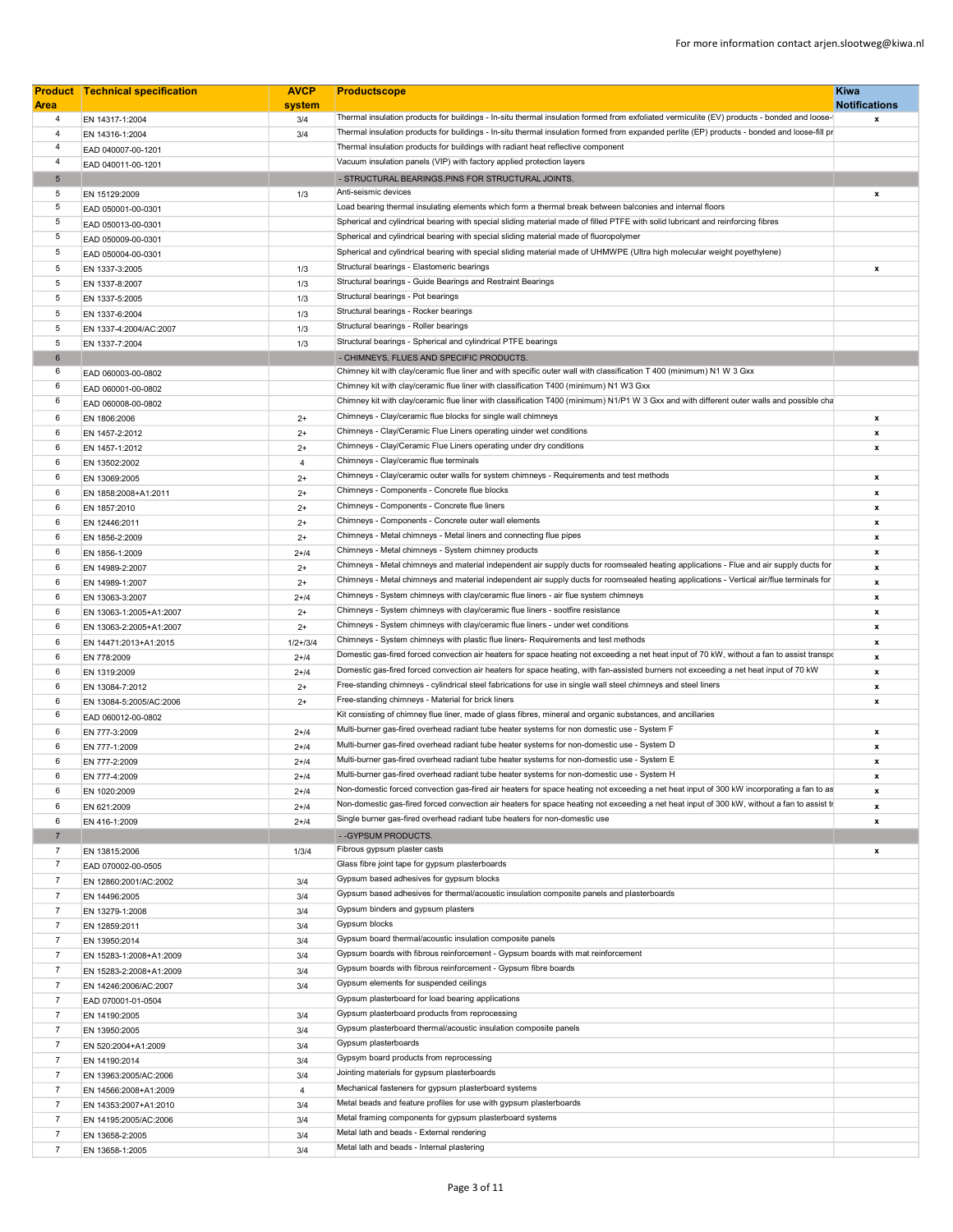| <b>Area</b>    | <b>Product</b> Technical specification | <b>AVCP</b><br>system | <b>Productscope</b>                                                                                                                            | <b>Kiwa</b><br><b>Notifications</b> |
|----------------|----------------------------------------|-----------------------|------------------------------------------------------------------------------------------------------------------------------------------------|-------------------------------------|
| $\overline{7}$ | EN 13915:2007                          | 3/4                   | Prefabricated gypsum plasterboard panels with a cellular paperboard core                                                                       |                                     |
| $\overline{7}$ | EN 14209:2017                          | 3/4                   | Preformed plasterboard cornices                                                                                                                |                                     |
| $\overline{7}$ | EN 15681-2:2017                        | 1/3/4                 | Preformed plasterboard cornices                                                                                                                |                                     |
| 8              |                                        |                       | - GEOTEXTILES, GEOMEMBRANES, AND RELATED PRODUCTS.                                                                                             |                                     |
| 8              | EAD 080001-00-0403                     |                       | geocomposite for drainage system                                                                                                               | x                                   |
| 8              | EN 13491:2004/A1:2006                  | $2+$                  | Geosynthetic barriers - used as a fluid barrier in the construction of tunnels and underground structures                                      | x                                   |
| 8              | EN 13362:2005                          | $2+$                  | Geosynthetic Barriers - used in the construction of canals                                                                                     | x                                   |
| 8              | EN 13492:2004/A1:2006                  | $2+$                  | Geosynthetic barriers - used in the construction of liquid waste disposal sites, transfer stations or secondary containment                    | x                                   |
| 8              | EN 13361:2004/A1:2006                  | $2+$                  | Geosynthetic barriers - used in the construction of reservoirs and dams                                                                        | x                                   |
| 8              | EN 13493:2005                          | $2+$                  | Geosynthetic barriers - used in the construction of solid waste storage and disposal sites                                                     | x                                   |
| 8              | EN 15382:2013                          | $2+$                  | Geosynthetic barriers - Used in transportation infrastructure                                                                                  | x                                   |
| 8              | EN 15381:2008                          | $2+$                  | Geotextiles and geotextile-related products - Characteristics required fro use in pavements and asphalt overlays                               | x                                   |
| 8              | EN 13252:2016                          | $2 + 14$              | Geotextiles and geotextile-related products - used in drainage systems                                                                         | x                                   |
| 8              | EN 13251:2016                          | $2 + 14$              | Geotextiles and geotextile-related products - used in earthworks, foundations and retaining structures                                         | x                                   |
| 8              | EN 13253:2016                          | $2 + 14$              | Geotextiles and geotextile-related products - used in erosion control works (coastal protection, bank revetments)                              | x                                   |
| 8              | EN 13257:2016                          | $2 + 14$              | Geotextiles and geotextile-related products - used in solid waste disposals                                                                    | x                                   |
| 8              | EN 13265:2016                          | $2+$                  | Geotextiles and geotextile-related products - used in solid waste disposals                                                                    | x                                   |
| 8              | EN 13250:2016                          | $2 + 14$              | Geotextiles and geotextile-related products - used in the construction of railways                                                             | x                                   |
| 8              | EN 13255:2016                          | $2 + 14$              | Geotextiles and geotextile-related products - used in the construction of railways                                                             | x                                   |
| 8              | EN 13254:2016                          | $2 + 14$              | Geotextiles and geotextile-related products - used in the construction of reservoirs and dams                                                  | x                                   |
| 8              | EN 13249:2016                          | $2 + 14$              | Geotextiles and geotextile-related products - used in the construction of roads and other trafficked areas (excluding railways and asphalt ir  | $\pmb{\mathsf{x}}$                  |
| 8              | EN 13256:2016                          | $2+$                  | Geotextiles and geotextile-related products - used in the construction of tunnels and underground structures                                   | x                                   |
| 8              | EAD 080002-00-0102                     |                       | Non-reinforcing hexagonal geogrid for the stabilization of unbound granular layers by way of interlock with the aggregate                      | $\pmb{\mathsf{x}}$                  |
| $9$            |                                        |                       | - GEOTEXTILES, GEOMEMBRANES, AND RELATED PRODUCTS.                                                                                             |                                     |
| 9              | ETAG 034 - 1 - Art 66 (3)              |                       | Cladding Kits - Part 1: Ventilated Cladding Kits comprising Cladding components and associated fixings                                         |                                     |
| 9              | ETAG 034 - 2 - Art 66 (3)              |                       | Cladding Kits - Part 2: Cladding Kits comprising Cladding components, associated fixings, subframe and possible insulation layer               |                                     |
| 9              | EAD 090101-00-0404                     |                       | Cruciform glazing support to be used in curtain walls                                                                                          |                                     |
| 9              | EN 13830:2003                          | 1/3                   | Curtain walling                                                                                                                                | x                                   |
| 9              | EAD 090035-00-1201                     |                       | Insulated glass unit with structural sealant punctually anchored                                                                               |                                     |
| 9              | EAD 090034-00-0404                     |                       | Kit composed by subframe and fixings for fastening cladding and external wall elements                                                         |                                     |
| 9              | EAD 090119-00-0404                     |                       | Kits for external wall cladding of mineral boards with renderings applied in situ                                                              |                                     |
| 9              | EAD 090020-00-0404                     |                       | Kits for external wall claddings made of agglomerated stone                                                                                    |                                     |
| 9              | EAD 090062-00-0404                     |                       | Kits for external wall claddings mechanically fixed                                                                                            |                                     |
| 9              | EAD 090120-00-0404                     |                       | Kits for non-load bearing mineral board external wall systems                                                                                  |                                     |
| 9              | EAD 090019-00-0404                     |                       | Kits for ventilated external wall claddings of lightweight boards on subframe with rendering applied in situ with or without thermal insulatio |                                     |
| 9              | EAD 090017-00-0404                     |                       | Point supported vertical glazing                                                                                                               |                                     |
| 9              | EAD 090001-00-0404                     | 1/3/4                 | Pre-fabricated compressed mineral wool boards with organic or inorganic finish and with specified fastening system                             |                                     |
| 9              | ETAG 002 - 1 - Art 66(3)               |                       | Structural Sealant Glazing Systems - Part 1: Supported and Unsupported Systems                                                                 |                                     |
| 9              | ETAG 002 - 2 - Art 66(3)               |                       | Structural Sealant Glazing Systems - Part 2 : Coated Aluminium Systems                                                                         |                                     |
| 9              | ETAG 002 - 3 - Art 66(3)               |                       | Structural Sealant Glazing Systems - Part 3 : Systems incorporating profiles with thermal barrier                                              |                                     |
| 9              | EAD 090058-00-0404                     |                       | Ventilated external wall cladding kit comprising a metallic honeycomb panel and its associated fixings                                         |                                     |
| 10             |                                        |                       | - FIXED FIRE FIGHTING EQUIPMENT (FIRE ALARM/DETECTION, FIXED FIREFIGHTING, FIRE AND SMOKE CONTROL AND EXPLI                                    |                                     |
| 10             | EN 54-21:2006                          | $\overline{1}$        | Fire detection and fire alarm systems - Alarm transmission and fault warning routing equipment                                                 | x                                   |
| 10             | EN 54-20:2006/AC:2008                  | $\overline{1}$        | Fire detection and fire alarm systems - Aspirating smoke detectors                                                                             | x                                   |
| 10             | EN 54-24:2008                          | $\mathbf{1}$          | Fire detection and fire alarm systems - Components of voice alarm systems - Loudspeakers                                                       | x                                   |
| 10             | EN 54-25:2008/AC:2012                  | $\overline{1}$        | Fire detection and fire alarm systems - Components using radio links                                                                           | x                                   |
| 10             | EN 54-2:1997/AC:1999                   | $\overline{1}$        | Fire detection and fire alarm systems - Control and indicating equipment                                                                       | x                                   |
| 10             | EN 54-3:2001/A2:2006                   | $\overline{1}$        | Fire detection and fire alarm systems - Fire alarm devices - Sounders                                                                          | x                                   |
| 10             | EN 54-23:2010                          | $\overline{1}$        | Fire detection and fire alarm systems - Fire alarm devices - Visual alarm devices                                                              |                                     |
| 10             | EN 54-10:2002/A1:2005                  | $\overline{1}$        | Fire detection and fire alarm systems - Flame detectors - Point detectors                                                                      | x                                   |
| 10             | EN 54-5:2017+A1:2018                   | $\overline{1}$        | Fire detection and fire alarm systems - Heat detectors - point heat detectors                                                                  | x                                   |
| 10             | EN 54-18:2005/AC:2007                  | $\overline{1}$        | Fire detection and fire alarm systems - Input/output devices                                                                                   | x                                   |
| 10             | EN 54-11:2001/A1:2005                  | $\overline{1}$        | Fire detection and fire alarm systems - Manual call points                                                                                     | x                                   |
| 10             | EN 54-4:1997/AC:1999                   | $\overline{1}$        | Fire detection and fire alarm systems - Power supply equipment                                                                                 | x                                   |
| 10             | EN 54-17:2005/AC:2007                  | $\overline{1}$        | Fire detection and fire alarm systems - Short-circuit isolators                                                                                | x                                   |
| 10             | EN 54-12:2015                          | $\overline{1}$        | Fire detection and fire alarm systems - Smoke detectors - Line detectors - Line detectors using an optical beam                                | x                                   |
| 10             | EN 54-7:2018                           | $\overline{1}$        | Fire detection and fire alarm systems - Smoke detectors - Point smoke detectors that operate using scattered light, transmitted light or ion   | x                                   |
| 10             | EN 54-16:2008                          | $\overline{1}$        | Fire detection and fire alarm systems - Voice alarm control and indicating equipment                                                           | x                                   |
| 10             | EN 12094-13:2001/AC:2002               | $\overline{1}$        | Fixed firefighting systems - Components for gas extinguishing systems - check valves and non-return valves                                     |                                     |
| 10             | EN 12094-8:2006                        | $\overline{1}$        | Fixed firefighting systems - Components for gas extinguishing systems - connectors                                                             |                                     |
| 10             | EN 12094-4:2004                        | $\overline{1}$        | Fixed firefighting systems - Components for gas extinguishing systems - container valve assemblies and their actuators                         |                                     |
| 10             | EN 12094-1:2003                        | $\overline{1}$        | Fixed firefighting systems - Components for gas extinguishing systems - electrical automatic control and delay devices                         | x                                   |
| 10             |                                        | $\overline{1}$        | Fixed firefighting systems - Components for gas extinguishing systems - high and low pressure selector valves and their actuators for CO       |                                     |
| 10             | EN 12094-5:2006                        | $\overline{1}$        | Fixed firefighting systems - Components for gas extinguishing systems - manual triggering and stop devices                                     | x                                   |
|                | EN 12094-3:2003                        |                       | Fixed firefighting systems - Components for gas extinguishing systems - mechanical weighing devices                                            |                                     |
| 10             | EN 12094-11:2003                       | $\overline{1}$        | Fixed firefighting systems - Components for gas extinguishing systems - non-electrical automatic control and delay devices                     |                                     |
| 10             | EN 12094-2:2003                        | $\overline{1}$        | Fixed firefighting systems - Components for gas extinguishing systems - non-electrical disable devices for CO2 systems                         |                                     |
| 10             | EN 12094-6:2006                        | $\overline{1}$        | Fixed firefighting systems - Components for gas extinguishing systems - nozzles for CO2 systems                                                |                                     |
| 10             | EN 12094-7:2000/A1:2005                | $\overline{1}$        | Fixed firefighting systems - Components for gas extinguishing systems - pneumatic alarm devices                                                |                                     |
| 10             | EN 12094-12:2003                       | $\overline{1}$        | Fixed firefighting systems - Components for gas extinguishing systems - pressure gauges and pressure switches                                  | x                                   |
| 10             | EN 12094-10:2003                       | $\overline{1}$        |                                                                                                                                                |                                     |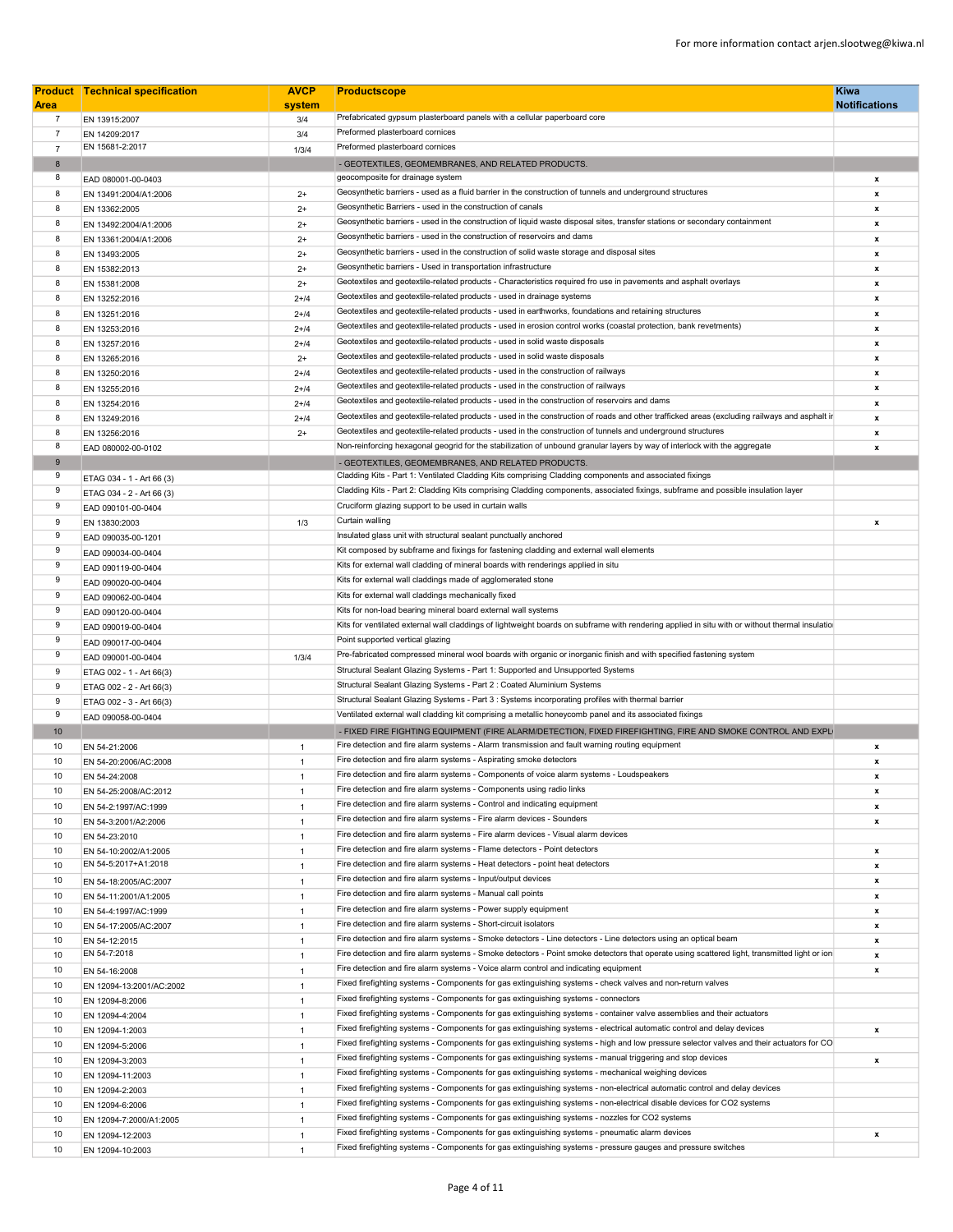| <b>Area</b> | <b>Product Technical specification</b>    | <b>AVCP</b><br>system | <b>Kiwa</b><br><b>Productscope</b><br><b>Notifications</b>                                                                         |        |
|-------------|-------------------------------------------|-----------------------|------------------------------------------------------------------------------------------------------------------------------------|--------|
| 10          | EN 12094-9:2003                           | $\mathbf{1}$          | Fixed firefighting systems - Components for gas extinguishing systems - special fire detectors                                     |        |
| 10          | EN 12259-3:2000/A2:2005                   | $\mathbf{1}$          | Fixed firefighting systems - Components for sprinkler and water spray systems - Dry alarm valve assemblies                         | x      |
| 10          | EN 12259-1:1999+A1:01/A3:06               | $\mathbf{1}$          | Fixed firefighting systems - Components for sprinkler and water spray systems - Sprinklers                                         |        |
| 10          | EN 12259-5:2002                           | $\mathbf{1}$          | Fixed firefighting systems - Components for sprinkler and water spray systems - Water flow detectors                               |        |
| 10          | EN 12259-4:2000/A1:2001                   | $\mathbf{1}$          | Fixed firefighting systems - Components for sprinkler and water spray systems - Water motor alarms                                 |        |
| 10          | EN 12259-2:1999/AC:2002                   | $\mathbf{1}$          | Fixed firefighting systems - Components for sprinkler and water spray systems - Wet alarm valve assemblies                         |        |
| 10          | EN 12259-1:1999+A1:01/A2:04               | $\mathbf{1}$          | Fixed firefighting systems - Components for sprinkler and waterspray systems - sprinklers                                          |        |
| 10          | EN 671-1:2012                             | $\mathbf{1}$          | Fixed firefighting systems - Hose systems - Hose reels with semi-rigid hose                                                        | x      |
| 10          | EN 671-2:2012                             | $\mathbf{1}$          | Fixed firefighting systems - Hose systems - Hose systems with lay-flat hose                                                        | x      |
| 10          | EN 14384:2005                             | $\mathbf{1}$          | Pillar fire hydrants                                                                                                               | x      |
| 10          | EN 14604:2005/AC:2008                     | $\mathbf{1}$          | Smoke alarm devices                                                                                                                | x      |
| 10          | EN 12101-2:2003                           | $\mathbf{1}$          | Smoke and heat control systems - natural smoke and heat exhaust ventilators                                                        | x      |
| 10          | EN 12101-10:2005/AC:2007                  | $\mathbf{1}$          | Smoke and heat control systems - power supplies                                                                                    | x      |
| 10          | EN 12101-3:2015                           | $\mathbf{1}$          | Smoke and heat control systems - powered smoke and heat exhaust ventilators                                                        | x      |
| 10          | EN 12101-6:2005/AC:2006                   | $\mathbf{1}$          | Smoke and heat control systems - pressure differential systems - Kits                                                              |        |
| 10          | EN 12101-1:2005/A1:2006                   | $\mathbf{1}$          | Smoke and heat control systems - smoke barriers                                                                                    | x      |
| 10          | EN 12101-8:2011                           | $\mathbf{1}$          | Smoke and heat control systems - Smoke control dampers<br>Smoke and heat control systems - Smoke duct sections                     |        |
| 10          | EN 12101-7:2011                           | $\mathbf{1}$          | Underground fire hydrants                                                                                                          |        |
| 10          | EN 14339:2005                             | $\mathbf{1}$          | Ventilation for buildings - Fire dampers                                                                                           | x      |
| 10<br>11    | EN 15650:2010                             | $\mathbf{1}$          | - SANITARY APPLIANCES.                                                                                                             | x      |
| 11          | EN 14516:2006+A1:2010                     | 4                     | Baths for domestic purposes                                                                                                        |        |
| 11          | EN 14528:2007                             | 4                     | <b>Bidets</b>                                                                                                                      |        |
| 11          | EN 1825-1:2004/AC:2006                    | 3/4                   | Grease separators                                                                                                                  |        |
| 11          | EN 13310:2003                             | 4                     | Kitchen sinks                                                                                                                      |        |
| 11          | EN 14296:2005                             | 4                     | Sanitary appliances - Communal washing troughs                                                                                     |        |
| 11          | EN 14688:2006                             | 4                     | Sanitary appliances - Wash basins                                                                                                  |        |
| 11          | EN 12764:2004+A1:2008                     | 4                     | Sanitary appliances - Whirlpool baths                                                                                              |        |
| 11          | EN 858-1:2002                             | 3/4                   | Separator systems for light liquids (e.g. oil and petrol)                                                                          |        |
| 11          | EN 14428:2004+A1:2008                     | 4                     | Shower enclosures                                                                                                                  |        |
| 11          | EN 14527:2006+A1:2010                     | 4                     | Shower trays for domestic purposes                                                                                                 |        |
| 11          | EN 13407:2006                             | 4                     | Wall-hung urinals                                                                                                                  |        |
| 11          | EN 14055:2010                             | 4                     | WC and urinal flushing cisterns                                                                                                    |        |
| 11          | EN 997:2012/AC:2012                       | 4                     | WC pans and WC suites with integral trap                                                                                           |        |
| 12          |                                           |                       | - CIRCULATION FIXTURES: ROAD EQUIPMENT.                                                                                            |        |
| 12          | EN 12676-1:2000/A1:2003                   | 3                     | Anti-glare screens for roads<br>Fixed, vertical road traffic signs - Delineator posts and retroreflectors                          |        |
| 12<br>12    | EN 12899-3:2007                           | $\mathbf{1}$          | Fixed, vertical road traffic signs - Fixed signs                                                                                   | x<br>x |
| 12          | EN 12899-1:2007                           | $\mathbf{1}$          | Fixed, vertical road traffic signs - Transilluminated traffic bollards (TTB)                                                       | x      |
| 12          | EN 12899-2:2007<br>EAD 120011-00-0107     | $\mathbf{1}$          | Flexible plug expansion joints for road bridges with flexible filling based on a synthetic polymer as binder                       |        |
| 12          | EN 40-6:2002                              | $\mathbf{1}$          | Lighting columns - Aluminium lighting columns                                                                                      | x      |
| 12          | EN 40-7:2002                              | $\mathbf{1}$          | Lighting columns - Fibre reinforced polymer composite lighting columns                                                             | x      |
| 12          | EN 40-4:2005/AC:2006                      | $\mathbf{1}$          | Lighting columns - Reinforced and prestressed concrete lighting columns                                                            | x      |
| 12          | EN 40-5:2002                              | $\mathbf{1}$          | Lighting columns - Steel lighting columns                                                                                          | x      |
| 12          | EAD 120001-01-0106                        |                       | Microprismatic retro-reflective sheetings                                                                                          |        |
| 12          | EN 1423:2012/AC:2013                      | $\mathbf{1}$          | Road marking materials - Drop on materials - Glass beads, antiskid aggregates and mixtures of the two                              | x      |
| 12          | EN 1463-1:2009                            | $\mathbf{1}$          | Road marking materials - Retroflecting road studs                                                                                  |        |
| 12          | EN 1317-5:2007+A2:2012/AC:2012            | $\mathbf{1}$          | Road restraint systems                                                                                                             | x      |
| 12          | EN 14388:2005/AC:2008                     | 3                     | Road traffic noise reducing devices                                                                                                |        |
| 12          | EN 12966-1:2005+A1:2009                   | $\mathbf{1}$          | Road vertical signs - Variable message traffic signs                                                                               |        |
| 12          | EAD 120003-00-0106                        |                       | Steel lighting columns                                                                                                             |        |
| 12          | EN 12368:2006                             | $\mathbf{1}$          | Traffic control equipment - Signal heads                                                                                           |        |
| 12          | EN 12352:2006                             | $\mathbf{1}$          | Traffic control equipment - Warning and safety light devices                                                                       |        |
| 13<br>13    |                                           |                       | - STRUCTURAL TIMBER PRODUCTS/ELEMENTS AND ANCILLARIES.<br>Dowel-type fasteners with resin coating                                  |        |
| 13          | EAD 130019-00-0603                        |                       | Façade fixing system - plastic bracket for fixing timber or wood based elements to the substructure                                |        |
|             | EAD 130082-00-0603                        |                       | Glued laminated timber made of hardwood - Structural laminated veneer lumber made of beech                                         |        |
| 13<br>13    | EAD 130010-01-0304                        | $\mathbf{1}$          | Glued laminated timber made of steam-cured solid timber with rectangular cross section - Softwood                                  |        |
| 13          | EAD 130197-00-0304                        |                       | Inserts for use in timber constructions                                                                                            |        |
| 13          | EAD 130324-00-0603<br>ETAG 011- Art 66(3) |                       | Light Composite Wood-based Beams and Columns                                                                                       |        |
| 13          | EAD 130031-00-0304                        |                       | Metal web beams and columns                                                                                                        | x      |
| 13          | EAD 130087-00-0204                        |                       | Modular construction system                                                                                                        |        |
| 13          | EAD 130022-00-0304                        |                       | Monolithic or laminated beam and wall logs made of timber                                                                          | x      |
| 13          | EAD 130196-00-304                         |                       | olid wood boards for flatwise structural use with overlapping edge profiles                                                        |        |
| 13          | EAD 130191-00-0304                        |                       | Prefabricated wood slab element made of jointed cross laminated log elements to be used as a structural element in buildings       |        |
| 13          | EAD 130011-00-0304                        |                       | Prefabricated wood slab element made of mechanically jointed square-sawn timber members for use as structural element in buildings |        |
| 13          | EAD 130118-00-0603                        |                       | Screws for use in timber constructions                                                                                             |        |
| 13          | EAD 130002-00-0304                        |                       | Solid wood slab element - element of dowel jointed timber boards to be used as a structural element in buildings                   |        |
| 13          | EAD 130005-00-0304                        | $\mathbf{1}$          | Solid wood slab element to be used as a structural element in buildings                                                            |        |
| 13          | EAD 130013-00-0304                        |                       | Solid wood slab element to be used as a structural element in buildings - element of timber boards jointed by dovetail connections |        |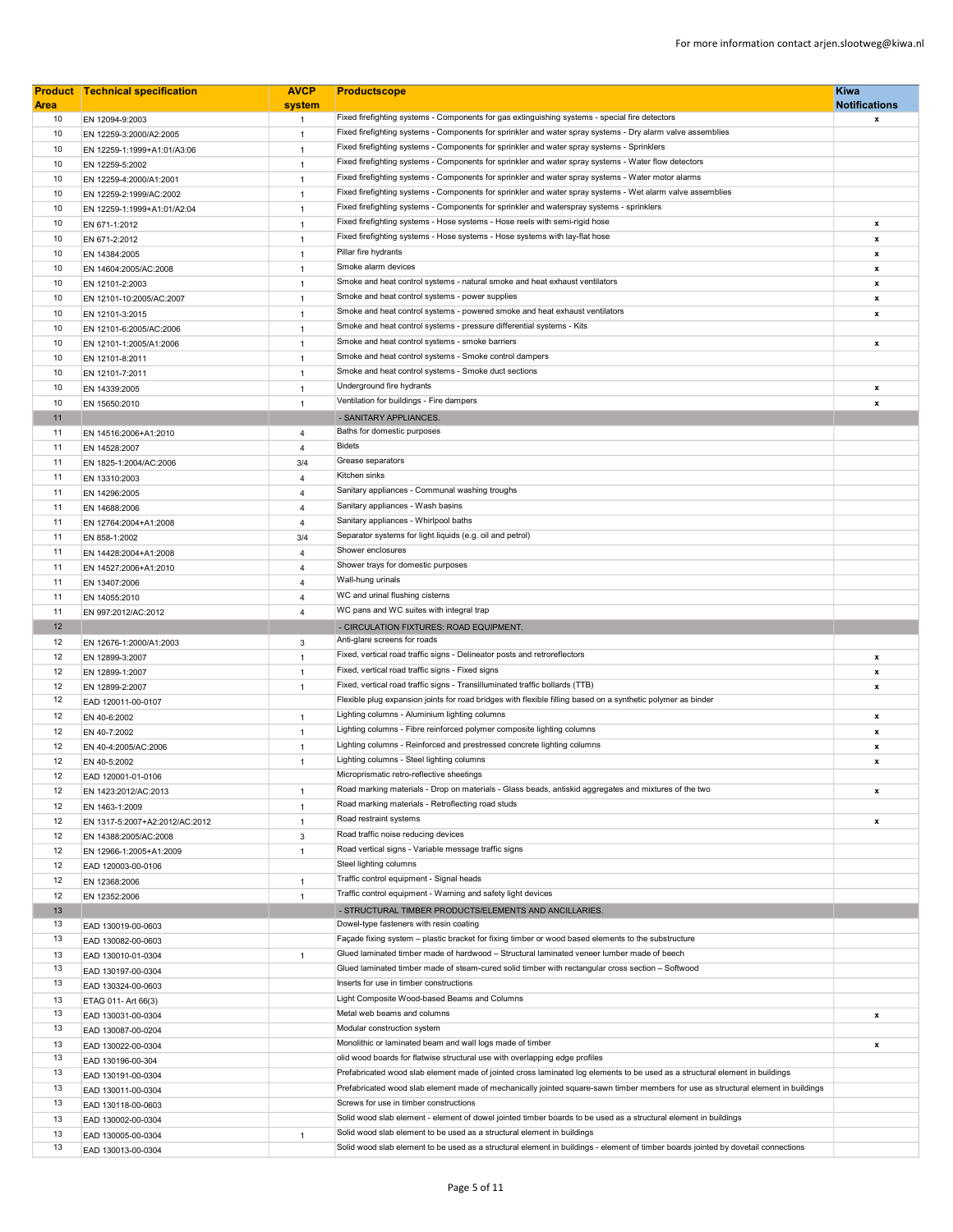|             | <b>Product Technical specification</b>         | <b>AVCP</b>          | <b>Productscope</b>                                                                                                                                                                | <b>Kiwa</b>          |
|-------------|------------------------------------------------|----------------------|------------------------------------------------------------------------------------------------------------------------------------------------------------------------------------|----------------------|
| <b>Area</b> |                                                | system               |                                                                                                                                                                                    | <b>Notifications</b> |
| 13          | EAD 130012-00-0304                             | $\mathbf{1}$         | Strength graded structural timber - square edged logs with wane - chestnut                                                                                                         |                      |
| 13          | EAD 130167-00-0304                             |                      | Strength graded structural timber - square edged logs with wane - softwood                                                                                                         |                      |
| 13          | EAD 130166-00-0304                             |                      | Strength graded structural timber - steam-cured solid timber with rectangular cross section which may be finger jointed or not - softwod<br>Structural finger jointed solid timber |                      |
| 13          | EN 15497:2014                                  | $\mathbf{1}$         | Structural timber - Wood poles for overhead lines                                                                                                                                  | x                    |
| 13<br>13    | EN 14229:2010                                  | $2+$                 | Structural wet and/or cold glued finger jointed solid timber                                                                                                                       | x                    |
| 13          | EAD 130089-00-0304                             |                      | Three Dimensional Nailing Plates                                                                                                                                                   |                      |
| 13          | ETAG 015 - Art 66(3)                           | 3                    | Timber structures - Connectors                                                                                                                                                     | x                    |
| 13          | EN 14545:2008<br>EN 14592:2008+A1:2012         | 3                    | Timber structures - Dowel-type fasteners                                                                                                                                           |                      |
| 13          | EN 14080:2013                                  | $\mathbf{1}$         | Timber structures - Glued laminated timber and glued solid timber                                                                                                                  | x                    |
| 13          | EN 14250:2010                                  | $1/2+$               | Timber structures - Product requirements for prefabricated structural members assembled with punched metal plate fasteners                                                         | $\pmb{\mathsf{x}}$   |
| 13          | EN 14081-1:2005+A1:2011                        | $2+$                 | Timber structures - Strength graded structural timber with rectangular cross section                                                                                               | x                    |
| 13          | EN 14374:2004                                  | $\mathbf{1}$         | Timber structures - Structural laminated veneer lumber                                                                                                                             | x                    |
| 13          | EAD 130090-00-0303                             |                      | Wood-concrete composite slab with dowel-type fasteners                                                                                                                             |                      |
| 14          |                                                |                      | - WOOD BASED PANELS AND ELEMENTS.                                                                                                                                                  |                      |
| 14          | EAD 130033-00-0603                             | $2+$                 | Nails and screws for use in nailing plates in timber structures                                                                                                                    |                      |
| 14          | ETAG 019 - Art 66(3)                           |                      | Pre-fabricated wood-based loadbearing stressed Skin Panels                                                                                                                         |                      |
| 14          | EN 14545:2008                                  | 3                    | Timber structures - Connectors                                                                                                                                                     | $\pmb{\mathsf{x}}$   |
| 14          | EAD 140015-00-0304                             |                      | Walls, roofs and ceilings made of OSB-panels which are glued together on their surfaces                                                                                            |                      |
| 14          | EN 13986:2004+A1:2015                          | $1/2 + 3/4$          | Wood-based panels for use in construction                                                                                                                                          | x                    |
| 15          |                                                |                      | - CEMENT, BUILDING LIMES AND OTHER HYDRAULIC BINDERS.                                                                                                                              |                      |
| 15          | EAD 150009-00-0301                             |                      | Blast Furnace Cement CEM III/A with assessment of sulfate resistance (SR) and optional with low effective alkali content (LA) and/or low                                           |                      |
| 15          | EN 459-1:2010                                  | $2+$                 | <b>Building lime</b>                                                                                                                                                               | $\pmb{\mathsf{x}}$   |
| 15          | EAD 150002-00-0301                             |                      | Calcium aluminate based refractory cement                                                                                                                                          |                      |
| 15          | EN 14647:2005/AC:2006                          | $1+$                 | Calcium aluminate cement                                                                                                                                                           | x                    |
| 15          | EAD 150001-00-0301                             |                      | Calcium sulphoaluminate based cement                                                                                                                                               |                      |
| 15          | EN 197-1:2011                                  | $1+$                 | Cement - common cements                                                                                                                                                            | x                    |
| 15          | EN 14216:2015                                  | $1+$                 | Cement - very low heat special cements                                                                                                                                             | x                    |
| 15          | EAD 150003-00-0301                             |                      | High strength cement                                                                                                                                                               |                      |
| 15          | EN 15368:2008+A1:2010                          | $2+$                 | Hydraulic binder for non-structural applications                                                                                                                                   | x                    |
| 15          | EN 413-1:2011                                  | $1+$                 | Masonry cement                                                                                                                                                                     | $\pmb{\mathsf{x}}$   |
| 15          | EAD 150007-00-0301                             |                      | Portland-pozzolana cement for use in tropical conditions                                                                                                                           |                      |
| 15          | EN 13282-1:2013                                | $2+$                 | Rapid hardening hydraulic road binders                                                                                                                                             | x                    |
| 15          | EAD 150004-00-0301                             |                      | Rapid hardening sulfate resistant calcium sulphoaluminate based cement                                                                                                             |                      |
| 15          | EAD 150008-00-0301                             |                      | Rapid setting cement                                                                                                                                                               |                      |
| 15          | EN 15743:2010+A1:2015                          | $1+$                 | Supersulfated cement                                                                                                                                                               | $\pmb{\mathsf{x}}$   |
| 16          |                                                |                      | - REINFORCING AND PRESTRESSING STEEL FOR CONCRETE (AND ANCILLARIES). POST TENSIONING KITS.                                                                                         |                      |
| 16          | EAD 160003-00-0301                             |                      | Double headed studs for the increase of punching shear resistance of flat slabs or footings and ground slabs                                                                       |                      |
| 16          | EAD 160012-00-0301                             |                      | Headed reinforcement steel bars                                                                                                                                                    |                      |
| 16          | EAD 160004-00-0301                             |                      | Post-tensioning systems for prestressing of structures                                                                                                                             |                      |
| 16          | EAD 160027-00-0301                             |                      | Special filling products for post-tensioning kits                                                                                                                                  |                      |
| 16          | EN 523:2003                                    | 4                    | Steel strip sheaths for prestressing tendons                                                                                                                                       |                      |
| 17          |                                                |                      | - MASONRY AND RELATED PRODUCTS.MASONRY UNITS, MORTARS, AND ANCILLARIES.<br>Ancillary components for masonry - Bed joint reinforcement of steel meshwork.                           |                      |
| 17          | EN 845-3:2013+A1:2016<br>EN 845-2:2013+A1:2016 | 3                    | Ancillary components for masonry - Lintels                                                                                                                                         |                      |
| 17          | EN 845-1:2013+A1:2016                          | 3                    | Ancillary components for masonry - Wall ties, tension straps, hangers and brackets                                                                                                 | x                    |
| 17<br>17    |                                                | 3                    | Bed joint reinforcement for structural use                                                                                                                                         |                      |
|             | EAD 170008-00-0604                             |                      | External renders and internal plasterss based on organic binders                                                                                                                   |                      |
| 17<br>17    | EN 15824:2017                                  | 1/3/4                | Masonry units - Aggregate concrete masonry units (Dense and lightweight aggregates)                                                                                                | x                    |
| 17          | EN 771-3:2011+A1:2015<br>EN 771-4:2011+A1:2015 | $2 + 14$<br>$2 + 14$ | Masonry units - Autoclaved aerated concrete masonry units                                                                                                                          | x                    |
| 17          | EN 771-2:2011+A1:2015                          | $2 + 14$             | Masonry units - Calcium silicate masonry units                                                                                                                                     | x                    |
| 17          | EN 771-1:2011+A1:2015                          | $2 + 14$             | Masonry units - Clay masonry units                                                                                                                                                 | x                    |
| 17          | EN 771-5:2011+A1:2015                          | $2 + 14$             | Masonry units - Manufactured stonemasonry units                                                                                                                                    | x                    |
| 17          | EN 771-6:2011+A1:2015                          | $2 + 14$             | Masonry units - Natural stone masonry units                                                                                                                                        | x                    |
| 17          | EN 998-2:2016                                  | $2 + 14$             | Mortar for masonry - Masonry mortar                                                                                                                                                | x                    |
| 17          | EN 998-1:2016                                  | 4                    | Mortar for masonry - Rendering and plastering mortar                                                                                                                               |                      |
| 18          |                                                |                      | - WASTE WATER ENGINEERING PRODUCTS.                                                                                                                                                |                      |
| 18          | EN 12380:2002                                  | 4                    | Air admittance valves for drainage systems                                                                                                                                         |                      |
| 18          | EN 13564-1:2002                                | 4                    | Anti-flooding devices for building                                                                                                                                                 |                      |
| 18          | EN 1917:2002/AC:2008                           | $\overline{4}$       | Concrete manholes and inspection chambers, unreinforced, steel fibre and reinforced                                                                                                |                      |
| 18          | EN 1433:2002/A1:2005                           | 3                    | Drainage channels for vehicular and pedestrian areas                                                                                                                               | x                    |
| 18          | EN 588-2:2001                                  | $\overline{4}$       | Fibre cement pipes for drains and sewers - Manholes and inspection chambers                                                                                                        |                      |
| 18          | EN 14396:2004                                  | 4                    | Fixed ladders for manholes                                                                                                                                                         |                      |
| 18          | EAD 180018-00-0704                             |                      | Flexible couplings for gravity and pressure sewerage and drainage pipes                                                                                                            |                      |
| 18          | EAD 180003-00-0704                             |                      | Gully tops and manhole tops made of the polyamide (PA) for external vehicular and pedestrian areas                                                                                 |                      |
| 18          | EAD 180022-00-0704                             |                      | Prefabricated plastic fitting made from recycled waste plastics and designed for drainage of land and civil engineering                                                            |                      |
| 18          | EN 858-1:2002/A1:2004                          | 3/4                  | Separator systems for light liquids (e.g. oil and petrol)                                                                                                                          |                      |
| 18          | EN 12566-3:2005+A2:2013                        | 3                    | Small wastewater treatment systems for up to 50 PT - Packaged and/site assembled domestic wastewater treatment plants                                                              |                      |
| 18          | EN 12566-1:2000/A1:2003                        | 3                    | Small wastewater treatment systems for up to 50 PT - Prefabricated septic tanks                                                                                                    |                      |
| 18          | EN 12566-7:2013                                | 3                    | Small wastewater treatment systems for up to 50 PT - Prefabricated tertiary treatment units                                                                                        | x                    |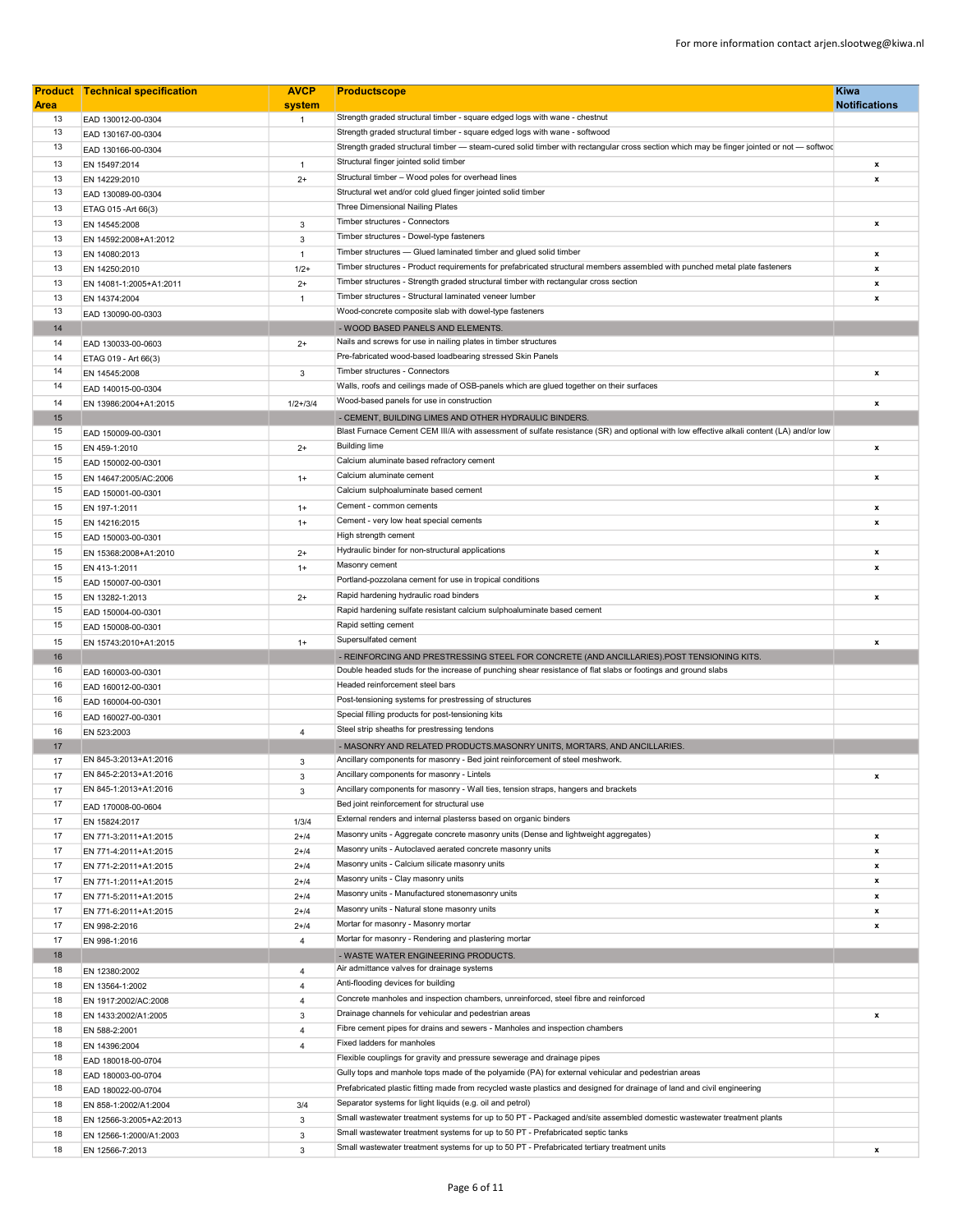|             | <b>Product Technical specification</b> | <b>AVCP</b>    | <b>Productscope</b>                                                                                                                      | <b>Kiwa</b>          |
|-------------|----------------------------------------|----------------|------------------------------------------------------------------------------------------------------------------------------------------|----------------------|
| <b>Area</b> |                                        | system         |                                                                                                                                          | <b>Notifications</b> |
| 18          | EN 12566-6:2013                        | 1/3/4          | Small wastewater treatment systems for up to 50 PT - Prefabricated treatment units for septic tank effluent                              | x                    |
| 18          | EN 12566-4:2007                        | 3              | Small wastewater treatment systems for up to 50 PT - Septic tanks assembled in situ from prefabricated kits                              |                      |
| 18          | EN 13101:2002                          | 4              | Steps for underground man entry chambers                                                                                                 |                      |
| 18          | EAD 180008-00-0704                     |                | Trapped gully - removable - mechanical closure                                                                                           |                      |
| 18          | EN 295-6:2013                          | 1/3/4          | Vitrified clay pipes systems for drain and sewers - components of manholes and inspection chambers                                       |                      |
| 18          | EN 12050-2:2000                        | $\mathbf{3}$   | Wastewater lifting plants for buildings and sites - Lifting plants for faecal-free wastewater                                            |                      |
| 18          | EN 12050-1:2001                        | 3              | Wastewater lifting plants for buildings and sites - Lifting plants for wastewater containing faecal matter                               |                      |
| 18          | EN 12050-3:2000                        | 3              | Wastewater lifting plants for buildings and sites - Lifting plants for wastewater containing faecal matter for limited applications      |                      |
| 18          | EN 12050-4:2000                        | 3              | Wastewater lifting plants for buildings and sites - Non-return valves for faecal-free wastewater and wastewater containing faecal matter |                      |
| 19          |                                        |                | - FLOORINGS.                                                                                                                             |                      |
| 19          | EN 15285:2008/AC:2008                  | 1/3/4          | Agglomerated stone - Modular tiles for flooring and stairs (internal and external)                                                       | x                    |
| 19          | EN 14016-1:2004                        | 3/4            | Binders for magnesite screeds - Caustic magnesia and magnesium chloride                                                                  |                      |
| 19          | EN 13454-1:2004                        | 1/3/4          | Binders, composite binders and factory made mixtures for floor screeds based on calcium sulfate                                          | $\pmb{\mathsf{x}}$   |
| 19          | EN 14411:2012                          | 1/3/4          | Ceramic tiles                                                                                                                            |                      |
| 19          | EN 1344:2013                           | 4              | Clay pavers                                                                                                                              |                      |
| 19          | EN 1340:2003/AC:2006                   | $\overline{4}$ | Concrete kerb units                                                                                                                      |                      |
| 19          | EN 1338:2003/AC:2006                   | $\overline{4}$ | Concrete paving blocks                                                                                                                   |                      |
| 19          | EN 1339:2003/AC:2006                   | $\overline{4}$ | Concrete paving flags                                                                                                                    |                      |
| 19          | EN 1433:2002                           | 3              | Drainage channels for vehicular and pedestrian areas                                                                                     | x                    |
| 19          | EAD 190002-00-0502                     |                | Dry floating flooring kit based on prefabricated interlocked units made of ceramic tiles and rubber mats                                 |                      |
| 19          | EN 1343:2012                           | $\overline{4}$ | Kerbs of natural stone for external paving                                                                                               |                      |
| 19          | EN 12057:2004                          | 3/4            | Natural stone products - Modular tiles                                                                                                   |                      |
| 19          | EN 12058:2004                          | 3/4            | Natural stone products - Slabs for floors and stairs                                                                                     |                      |
| 19          | EN 14041:2004/AC:2006                  | 1/3/4          | Resilient, textile and laminate floor coverings                                                                                          |                      |
| 19          | EN 13813:2002                          | 1/3/4          | Screed material and floor screeds - Screed materials                                                                                     | x                    |
| 19          | EN 1342:2012                           | $\overline{4}$ | Setts of natural stone for external paving                                                                                               |                      |
| 19          | EN 1341:2012                           | $\overline{4}$ | Slabs of natural stone for external paving                                                                                               |                      |
| 19          | EN 14904:2006                          | 1/3            | Surfaces for sports areas - Indoor surfaces for multi-sports use                                                                         | $\pmb{\mathsf{x}}$   |
| 19          | EAD 190005-00-0402                     |                | Terrace decking kit                                                                                                                      |                      |
| 19          | EN 13748-2:2004                        | 4              | Terrazzo tiles - for external use                                                                                                        |                      |
| 19          | EN 13748-1:2004/AC:2005                | $\overline{4}$ | Terrazzo tiles - for internal use                                                                                                        |                      |
| 19          | EN 14342:2013                          | 3/4            | Wood flooring and parquet                                                                                                                | x                    |
| 20          |                                        |                | - STRUCTURAL METALLIC PRODUCTS AND ANCILLARIES.                                                                                          |                      |
| 20          | EN 15088:2005                          | $2+$           | Aluminium and aluminium alloys - Structural products for construction works                                                              | x                    |
| 20          | EAD 330153-00-0602                     |                | Cartridge fired pin for connections of thin gauge steel members and sheeting                                                             |                      |
| 20          | EN 10219-1:2006                        | $2+$           | Cold formed welded structural hollow sections of non-alloy and fine grain steels                                                         | x                    |
| 20          | EN 1090-1:2009+A1:2011                 | $2+$           | Execution of steel structures and aluminium structures for structural use                                                                | x                    |
| 20          | EAD 200050-01-0102                     |                | Gabion boxes, mattresses and sack gabions made of hexagonal regular twisted mesh with pre-coated zinc and/or zinc+organic coating.       |                      |
| 20          | EAD 200039-00-0102                     |                | Hexagonal woven gabion boxes and mattresses with zinc coatings                                                                           |                      |
| 20          | EAD 200019-00-0102                     |                | Hexagonal woven mesh gabion boxes and mattresses                                                                                         |                      |
| 20          | EN 14399-1:2015                        | $2+$           | High-strength structural bolting assemblies for preloading                                                                               | x                    |
| 20          | EN 10210-1:2006                        | $2+$           | Hot finished structural hollow sections of non-alloy and fine grain steels                                                               | x                    |
| 20          | EAD 200017-00-0302                     |                | Hot rolled products and structural components made of steel grades Q235B, Q235D, Q345B AND Q345D                                         |                      |
| 20          |                                        | $2+$           | Hot rolled products of structural steels                                                                                                 | x                    |
| 20          | EN 10025-1:2004<br>EAD 200089-00-0302  |                | In-situ concrete slab permanent joint former                                                                                             |                      |
| 20          |                                        |                | Kit for micropiles - Kit with hollow bars for self-drilling micropiles - Hollow bars of seamless steel tubes                             |                      |
| 20          | EAD 200036-00-0103                     |                | Nailed shear connector                                                                                                                   |                      |
| 20          | EAD 200033-00-0602                     |                | Non-preloaded structural bolting assemblies                                                                                              | x                    |
| 20          | EN 15048-1:2007                        | $2+$           | Pile Joints and Rock shoes for concrete piles                                                                                            | x                    |
| 20          | EAD 200014-01-0103                     |                | Pile pipes made of ductile iron                                                                                                          |                      |
| 20          | EAD 200043-01-0103                     |                | Prefabricated steel and stainless steel wire ropes with end connectors                                                                   |                      |
| 20          | EAD 200001-00-0602                     |                | Prefabricated tension rod systems with special end connectors                                                                            |                      |
| 20          | EAD 200032-00-0602                     |                | Roof and wall systems with hidden fastenings                                                                                             |                      |
| 20          | EAD 200035-00-0302                     |                | Spacer kits for built-up metal roof and wall claddin                                                                                     |                      |
|             | EAD 200012-00-0401                     |                | Stainless steels - Bars, rods, wire, sections and bright products of corrosion resisting steels for construction purposes                |                      |
| 20          | EN 10088-5:2009                        | $2+$           |                                                                                                                                          | x                    |
| 20          | EN 10088-4:2009                        | $2+$           | Stainless steels - Sheet/plate and strip of corrosion resisting steels for construction purposes                                         | x                    |
| 20          | EN 10340:2007/AC:2008                  | $2+$           | Steel casting for structural uses                                                                                                        | x                    |
| 20          | EAD 200059-00-0302                     |                | Steel components for pallet racking systems                                                                                              |                      |
| 20          | EAD 200026-00-0102                     |                | Steel mesh systemss for reinforced fill                                                                                                  |                      |
| 20          | EN 10343:2009                          | $2+$           | Steels for quenching and tempering for construction purposes                                                                             | x                    |
| 20          | EAD 200005-00-0103                     | $2+$           | Structural steel piles with hollow sections and rigid splices                                                                            | x                    |
| 20          | EAD 200002-00-0602                     |                | <b>Tension Rod System</b>                                                                                                                |                      |
| 20          | EAD 200022-00-0302                     |                | Thermo-mechanically rolled long steel products made of weldable fine grain structural steel of special steel grades                      |                      |
| 20          | EN 13479:2017                          | $2+$           | Welding consumables - General product standard for filler metals and fluxes for fusion welding of metallic materials.                    |                      |
| 20          | EAD 200020-00-0102                     |                | Weldmesh gabion boxes and mattresses                                                                                                     |                      |
| 20          | EAD 200086-00-0602                     |                | Wire ring connection products                                                                                                            |                      |
| 21          |                                        |                | - INTERNAL & EXTERNAL WALL AND CEILING FINISHES. INTERNAL PARTITION KITS.                                                                |                      |
| 21          | EN 15286:2013                          | 1/3/4          | Agglomerated stone - Slabs and tiles for wall finishes (internal and external)                                                           |                      |
| 21          | EAD 210024-00-0504                     |                | Cement-bonded boards                                                                                                                     |                      |
| 21          | EN 14411:2012                          | 1/3/4          | Ceramic tiles                                                                                                                            |                      |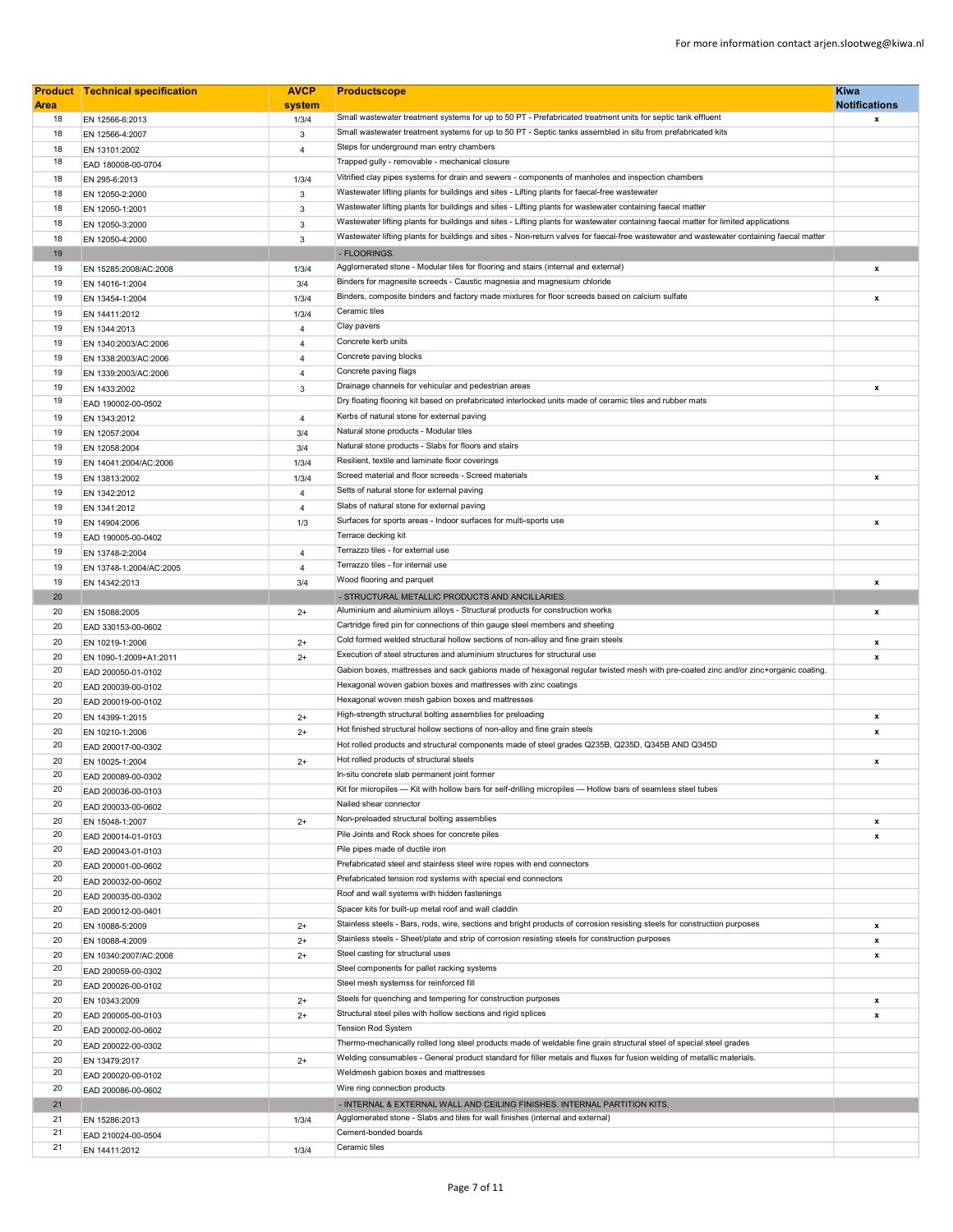|             | <b>Product Technical specification</b> | <b>AVCP</b>    | <b>Productscope</b>                                                                                                                                                | <b>Kiwa</b>               |
|-------------|----------------------------------------|----------------|--------------------------------------------------------------------------------------------------------------------------------------------------------------------|---------------------------|
| <b>Area</b> |                                        | system         |                                                                                                                                                                    | <b>Notifications</b>      |
| 21          | ETAG 016 - 1 - Art 66(3)               |                | Composite Light Weight Panels - Part 1: General                                                                                                                    |                           |
| 21          | ETAG 016 - 2 - Art 66(3)               |                | Composite Light Weight Panels - Part 2: Specific aspects related to self-supporting Composite Leightweight Panels for use in Roofs                                 |                           |
| 21          | ETAG 016 - 3 - Art 66(3)               |                | Composite Light Weight Panels - Part 3: Specific aspects related to self-supporting Composite Lightweight Panels for use in Externql                               |                           |
|             |                                        |                | <b>Walls and Claddings</b><br>Composite Light Weight Panels - Part 4: Specific aspects related to sel-supporting Composite Leightweight Panels for use in Internal |                           |
| 21          | ETAG 016 - 4 - Art 66(3)               |                | <b>Walls and Ceilings</b>                                                                                                                                          |                           |
| 21          | EN 490: 2011                           | 1/3/4          | Concrete roofing tiles and fittings for roof covering and wall cladding                                                                                            | $\mathbf x$               |
| 21          | EN 534:2006+A1:2010                    | 1/3/4          | Corrugated bitumen sheets - Product specification and test methods                                                                                                 | $\mathbf{x}$              |
| 21          | EN 15102:2007+A1:2011                  | 1/3/4          | Decorative wall coverings - Roll and panel form                                                                                                                    | x                         |
| 21          | EAD 210020-00-0402                     |                | Factory made self-supporting composite PUR/PIR foam insulated metal sheet for roofing, external cladding and internal lining                                       |                           |
| 21          | EN 12467:2012+A2:2018                  | 1/3/4          | Fibre-cement flat sheets                                                                                                                                           | $\mathbf{x}$              |
| 21          | EN 14783:2013                          | 3/4            | Fully supported metal sheet and strip for roofing, external cladding and internal lining                                                                           |                           |
| 21          | EAD 210012-00-0504                     |                | Gypsum elements for internal wall finishes                                                                                                                         |                           |
| 21          | EN 438-7:2005                          | 1/3/4          | High-pressure decorative laminates (HPL) - Sheets based on thermosetting resins (Usually called Laminates) - Compact laminate and HP                               | $\pmb{\mathsf{x}}$        |
| 21          | ETAG 003 - Art 66(3)                   |                | <b>Internal Partition Kits</b>                                                                                                                                     |                           |
| 21          | EN 16153:2013+A1:2015                  | 1/3/4          | Light transmitting flat multiwall polycarbonate (PC) sheets for internal and external use in roofs, walls and ceilings                                             | $\mathbf{x}$              |
| 21          | EN 16240:2013                          |                | Light transmitting flat solid polycarbonate (PC) sheets for internal and external use in roofs, walls and ceilings                                                 |                           |
| 21          | EN 1013:2012                           | 1/3/4          | Light transmitting single skin profiled plastics sheets for internal and external roofs, walls and ceilings - Requirements and test methods                        | x                         |
| 21          | EAD 210004-00-0805                     |                | Modular element for building services                                                                                                                              |                           |
| 21          | EN 12057:2004                          | 3/4            | Natural stone products - Modular tiles                                                                                                                             |                           |
| 21          | EN 1469:2015                           | 3/4            | Natural stone products - Slabs for cladding                                                                                                                        | $\mathbf{x}$              |
| 21          | EN 13245-2:2008/AC:2009                | 1/3/4          | Plastics - Unplasticized poly(vinyl chloride) PVC-U profiles and PVC-UE profiles for internal and external wall and ceiling finishes                               | $\mathbf{x}$              |
| 21          | EN 14509:2013                          | 1/3/4          | Self-supporting double skin metal faced insulating panels                                                                                                          | $\mathbf{x}$              |
| 21          | EN 14782:2006                          | 3/4            | Self-supporting metal sheet for roofing, external cladding and internal lining                                                                                     |                           |
| 21          | EN 14915:2013                          | 1/3/4          | Solid wood panelling and cladding                                                                                                                                  | $\boldsymbol{\mathsf{x}}$ |
| 21          | EN 14716:2004                          | 1/3/4          | Stretched ceilings                                                                                                                                                 | $\mathbf{x}$              |
| 21          | EN 13964:2014                          | 1/3/4          | Suspended ceilings                                                                                                                                                 | $\mathbf{x}$              |
| 22          |                                        |                | - ROOF COVERINGS, ROOF LIGHTS, ROOF WINDOWS, AND ANCILLARY PRODUCTS.ROOF KITS.                                                                                     |                           |
| 22          | EN 544:2011                            | 3/4            | Bitumen shingles with mineral and/or synthetic reinforcements                                                                                                      | $\mathbf{x}$              |
| 22          | EAD 220025-00-0401                     |                | Cantilevered Structural horizontal glazing (structural glass canopy/roof)                                                                                          |                           |
| 22          | EN 1344:2013                           | $\overline{4}$ | Clay pavers                                                                                                                                                        |                           |
| 22          | EN 1304:2005                           | 3/4            | Clay roofing tiles and fittings                                                                                                                                    | x                         |
| 22          | EN 1340:2003/AC:2006                   | $\overline{4}$ | Concrete kerb units                                                                                                                                                |                           |
| 22          | EN 1338:2003/AC:2006                   | $\overline{4}$ | Concrete paving blocks                                                                                                                                             |                           |
| 22          | EN 1339:2003/AC:2006                   | $\overline{4}$ | Concrete paving flags                                                                                                                                              |                           |
| 22          | EN 490: 2011                           | 1/3/4          | Concrete roofing tiles and fittings for roof covering and wall cladding                                                                                            | $\boldsymbol{x}$          |
| 22          | EN 534:2006+A1:2010                    | 1/3/4          | Corrugated bitumen sheets - Product specification and test methods                                                                                                 | $\mathbf{x}$              |
| 22          | EAD 220018-00-0401                     |                | Decentralized energy efficient low-pressure ventilation unit with alternating flow and heat recovery                                                               |                           |
| 22          | EAD 220008-00-0402                     |                | Eaves profiles for terraces and balconies                                                                                                                          |                           |
| 22          | EN 492:2012                            | 1/3/4          | Fibre cement slates and fittings                                                                                                                                   | $\boldsymbol{\mathsf{x}}$ |
| 22          | EN 494:2012+A1:2015                    | 1/3/4          | Fibre-cement profiled sheets and fittings                                                                                                                          | $\pmb{\mathsf{x}}$        |
| 22          | EN 492:2012+A2:2018                    | 1/3/4          | Fibre-cement slates and fittings                                                                                                                                   | $\mathbf{x}$              |
| 22          | EAD 220069-00-0402                     |                | Flat and profiled (with a pattern) plastic roofing sheets made of recycled material for fully supported discontinuous roofing                                      |                           |
| 22          | EAD 220010-00-0402                     |                | Flat plastic sheets for fully supported discontinuous roofing and external cladding                                                                                |                           |
| 22          | EAD 220007-00-0402                     |                | Fully supported copperalloysheet and strip for roofing, externalcladding and internal lining                                                                       |                           |
| 22          | EN 14783:2013                          | 3/4            | Fully supported metal sheet and strip for roofing, external cladding and internal lining                                                                           |                           |
| 22          | EN 16153:2013+A1:2015                  | 1/3/4          | Light transmitting flat multiwall polycarbonate (PC) sheets for internal and external use in roofs, walls and ceilings                                             | $\mathbf x$               |
| 22          | EN 1013:2012                           | 1/3/4          | Light transmitting single skin profiled plastics sheets for internal and external roofs, walls and ceilings - Requirements and test methods                        | $\mathbf{x}$              |
| 22          | EAD 220022-00-0401                     |                | Polycarbonate snow stopper for roof                                                                                                                                |                           |
| 22          | EN 1873:2005                           | 1/3/4          | Prefabricated accessories for roofing - Individual roof lights of plastics                                                                                         | x                         |
| 22          | EN 516:2006                            | 3              | Prefabricated accessories for roofing - Installations for roof access - Walkways, treads and steps                                                                 |                           |
| 22          | EN 12951:2004                          | 3              | Prefabricated accessories for roofing - Permanently fixed roof ladders                                                                                             |                           |
| 22          | EN 517:2006                            | $\mathbf{3}$   | Prefabricated accessories for roofing - Roof safety hooks                                                                                                          |                           |
| 22          | EN 14964:2006                          | 1/3/4          | Rigid underlays for discontinuous roofing                                                                                                                          | $\pmb{\mathsf{x}}$        |
| 22          | EN 14963:2006                          | 1/3/4          | Roof coverings - Continuous rooflights of plastics with or without upstands                                                                                        | $\boldsymbol{\mathsf{x}}$ |
| 22          | EAD 220006-00-0402                     |                | Roofing slates made of polypropylene, limestone and fillers                                                                                                        |                           |
| 22          | EN 14509:2013                          | 1/3/4          | Self-supporting double skin metal faced insulating panels                                                                                                          | $\mathbf{x}$              |
| 22          | EN 14782:2006                          | 3/4            | Self-supporting metal sheet for roofing, external cladding and internal lining                                                                                     |                           |
| 22          | EAD 220013-01-0401                     |                | Self-supporting ridgelight.                                                                                                                                        |                           |
| 22          | EN 12326-1:2014                        | 3/4            | Slate and stone products for discontinuous roofing and cladding                                                                                                    | $\mathbf{x}$              |
| 22          | EAD 220021-00-0402                     |                | Sun tunnel kits                                                                                                                                                    |                           |
| 22          | EN 14351-1:2006+A2:2016                | 1/3/4          | Windows and doors - Windows and external pedestrian doorsets                                                                                                       | $\mathbf{x}$              |
| 23          |                                        |                | - ROAD CONSTRUCTION PRODUCTS.                                                                                                                                      |                           |
| 23          | EAD 230012-01-0105                     |                | additives for asphalt production - additive from bitumen granules made from recycled bituminous roofing felt                                                       |                           |
| 23          | EAD 230012-00-0105                     |                | Additives for asphalt production - bitumen granules made from recycled bituminous roofing felt                                                                     | $\boldsymbol{\mathsf{x}}$ |
| 23          | EN 13808:2013                          | $2+$           | Bitumen and bituminous binders - Framework for specifying cationic bituminous emulsions                                                                            | $\mathbf{x}$              |
| 23          | EN 15322:2013                          | $2+$           | Bitumen and bituminous binders - Framework for specifying cut-back and fluxed bituminous binders                                                                   | $\mathbf x$               |
| 23          | EN 14023:2010                          | $2+$           | Bitumen and bituminous binders - Specification framework for polymer modified bitumens                                                                             | $\pmb{\mathsf{x}}$        |
| 23          | EN 13924:2006/AC:2006                  | $2+$           | Bitumen and bituminous binders - Specifications for hard paving grade bitumens                                                                                     |                           |
| 23          | EN 12591:2009                          | $2+$           | Bitumen and bituminous binders - Specifications for paving grade bitumen                                                                                           | x                         |
| 23          | EN 13108-1:2006/AC:2008                | $1/2 + 3/4$    | Bituminous mixtures - Asp[halt concrete                                                                                                                            | $\mathbf{x}$              |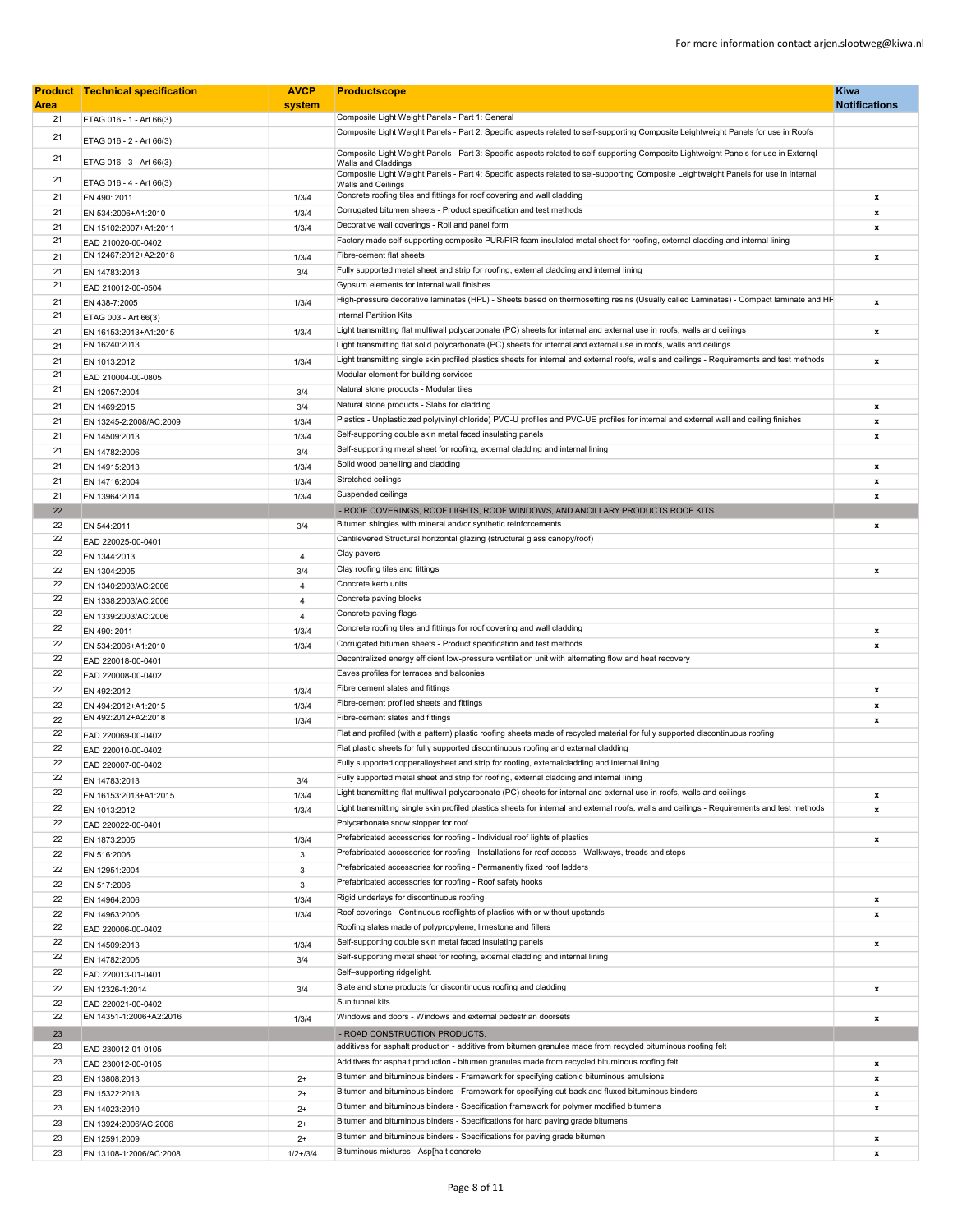|             | <b>Product Technical specification</b> | <b>AVCP</b>    | <b>Productscope</b>                                                                                                                        | <b>Kiwa</b>          |
|-------------|----------------------------------------|----------------|--------------------------------------------------------------------------------------------------------------------------------------------|----------------------|
| <b>Area</b> |                                        | system         |                                                                                                                                            | <b>Notifications</b> |
| 23          | EN 13108-2:2006/AC:2008                | $1/2 + 3/4$    | Bituminous mixtures - Asphalt Concrete for very thin layers                                                                                | x                    |
| 23          | EN 13108-4:2006/AC:2008                | $1/2 + 3/4$    | Bituminous mixtures - Hot Rolled Asphalt                                                                                                   |                      |
| 23          | EN 13108-6:2006/AC:2008                | $1/2 + 3/4$    | Bituminous mixtures - Mastic Asphalt                                                                                                       | x                    |
| 23          | EN 13108-7:2006/AC:2008                | $1/2 + 3/4$    | Bituminous mixtures - Porous Asphalt                                                                                                       | $\pmb{\mathsf{x}}$   |
| 23          | EN 13108-3:2006/AC:2008                | $1/2 + 3/4$    | Bituminous mixtures - Soft Asphalt                                                                                                         | x                    |
| 23          | EN 13108-5:2006/AC:2008                | $1/2 + 3/4$    | Bituminous mixtures - Stone Mastic Asphalt                                                                                                 | x                    |
| 23          | EN 13877-3:2004                        | 4              | Concrete pavements - dowels to be used in concrete pavements                                                                               |                      |
| 23          | EAD 230008-00-0106                     |                | Double twisted steel wire mesh reinforced or not with ropes                                                                                |                      |
| 23          | EAD 230025-00-0106                     |                | Flexible facings systems for slope stabilization and rock protection                                                                       |                      |
| 23          | EN 14695:2010                          | $2+$           | Flexible sheets for waterproofing - Reinforced bitumen sheets for waterproofing of concrete bridge decks and other trafficked areas of cor | x                    |
| 23          | EN 14188-2:2004                        | $\overline{4}$ | Joint fillers and sealants - cold applied sealants                                                                                         |                      |
| 23          | EN 14188-1:2004                        | 4              | Joint fillers and sealants - hot applied sealants                                                                                          |                      |
| 23          |                                        |                | Joint fillers and sealants - preformed joint seals                                                                                         |                      |
| 23          | EN 14188-3:2006                        | 4              | Road marking products                                                                                                                      |                      |
|             | EAD 230011-00-0106                     |                |                                                                                                                                            | x                    |
| 23          | EN 12273:2008                          | $2+$           | Slurry surfacing                                                                                                                           |                      |
| 23          | EN 12271:2006                          | $2+$           | Surface dressing                                                                                                                           | x                    |
| 23          | ETAG 035 - Art 66(3)                   |                | Ultra thin layer Asphalt Concrete                                                                                                          |                      |
| 23          | EAD 230004-00-0106                     |                | Wire ring mesh panels                                                                                                                      |                      |
| 23          | EAD 230005-00-0106                     |                | Wire rope net panels                                                                                                                       |                      |
| 24          |                                        |                | - AGGREGATES.                                                                                                                              |                      |
| 24          | EN 13043:2002/AC:2004                  | $2 + 14$       | Aggregates - for bituminous mixtures and surface treatments for roads, airfields and other trafficked areas                                | x                    |
| 24          | EN 12620:2002+A1:2008                  | $2 + 14$       | Aggregates - for concrete                                                                                                                  | $\pmb{\mathsf{x}}$   |
| 24          | EN 13139:2002/AC:2004                  | $2 + 14$       | Aggregates - for mortar                                                                                                                    | x                    |
| 24          | EN 13450:2002/AC:2004                  | $2 + 14$       | Aggregates - for railway ballast                                                                                                           | x                    |
| 24          | EN 13242:2002+A1:2007                  | $2 + 14$       | Aggregates - for unbound and hydraulically bound materials for use in civil engineering work and road construction                         | x                    |
|             |                                        |                | Armourstone                                                                                                                                |                      |
| 24          | EN 13383-1:2002/AC:2004                | $2 + 14$       |                                                                                                                                            | x                    |
| 24          | EN 13055-2:2004                        | $2 + 14$       | Lightweight aggregates - for bituminous mixtures and surface treatments and for unbound and bound applications                             | x                    |
| 24          | EN 13055-1:2002/AC:2004                | $2 + 14$       | Lightweight aggregates - for concrete, mortar and grout                                                                                    | x                    |
| 25          |                                        |                | - CONSTRUCTION ADHESIVES.                                                                                                                  |                      |
| 25          | EN 15274:2015                          | $2+$           | Adhesives for general purpose structural assembly                                                                                          | x                    |
| 25          | EN 12004:2007+A1:2012                  | 1/3/4          | Adhesives for tiles                                                                                                                        | x                    |
| 25          | EN 15275:2015                          | $2+$           | Structural adhesives -Anaerobic adhesives for co-axial metallic assembly in building and civil engineering structures                      |                      |
| 26          |                                        |                | - PRODUCTS RELATED TO CONCRETE, MORTAR AND GROUT.                                                                                          |                      |
| 26          | EN 934-4:2009                          | $2+$           | Admixtures for concrete, mortar and grout - Admixtures for grout for prestressing tendons                                                  | x                    |
| 26          | EN 934-3:2009+A1:2012                  | $2+$           | Admixtures for concrete, mortar and grout - Admixtures for masonry mortar                                                                  | x                    |
| 26          | EN 934-5:2007                          | $2+$           | Admixtures for concrete, mortar and grout - Admixtures for sprayed concrete                                                                | x                    |
| 26          | EN 934-2:2009+A1:2012                  | $2+$           | Admixtures for concrete, mortar and grout - Concrete admixtures                                                                            | x                    |
| 26          | EAD 260002-00-0301                     |                | Alkali resistant glass fibres containing zirconium dioxide for use in concrete                                                             |                      |
| 26          |                                        |                | Calcined layer silicate based type II addition                                                                                             |                      |
| 26          | EAD 260014-00-0301                     |                | Fibres for concrete - polymer fibres                                                                                                       |                      |
|             | EN 14889-2:2006                        | 1/3            | Fibres for concrete - steel fibres                                                                                                         | x                    |
| 26          | EN 14889-1:2006                        | 1/3            |                                                                                                                                            | x                    |
| 26          | EN 450-1:2012                          | $1+$           | Fly ash for concrete                                                                                                                       | x                    |
| 26          | EN 15167-1:2006                        | $1+$           | Ground granulated blast furnace slag for use in concrete, mortar and grout                                                                 | x                    |
| 26          | EAD 260035-00-0301                     |                | Natural calcined pozzolana as type II addition for concrete                                                                                |                      |
| 26          | EN 12878:2005                          | $2+$           | Pigments for the colouring of building materials based on cement and/or lime                                                               | x                    |
| 26          | EAD 260006-00-0301                     |                | Polymeric concrete addition                                                                                                                |                      |
| 26          | EAD 260009-00-0301                     |                | Processed bottom ash from municipal solid waste incinerators as type II addition for production of concrete, mortar and grout              |                      |
| 26          | EN 1504-6:2006                         | $1/2 + 3/4$    | Products and systems for the protection and repair of concrete structures - Anchoring of reinforcing steel bar                             | x                    |
| 26          | EN 1504-5:2004                         | $2 + 14$       | Products and systems for the protection and repair of concrete structures - Concrete injection                                             | x                    |
| 26          | EN 1504-7:2006                         | $2 + 14$       | Products and systems for the protection and repair of concrete structures - Reinforcement corrosion protection                             | x                    |
| 26          | EN 1504-3:2005                         | $1/2 + 3/4$    | Products and systems for the protection and repair of concrete structures - Structural and non-structural repair                           | x                    |
| 26          | EN 1504-4:2004                         | $1/2 + 3/4$    | Products and systems for the protection and repair of concrete structures - Structural bonding                                             | x                    |
| 26          |                                        | $1/2 + 3/4$    | Products and systems for the protection and repair of concrete structures - Surface protection systems for concrete                        | x                    |
|             | EN 1504-2:2004                         |                | Silica fume for concrete                                                                                                                   |                      |
| 26<br>26    | EN 13263-1:2005+A1:2009                | $1+$           | Structural sections made from fibre reinforced polymers (FRP/Glassfiber Composites)                                                        | x                    |
|             | EAD 260001-00-0303                     |                |                                                                                                                                            |                      |
| 26          | EAD 260007-00-0301                     |                | Type I addition for concrete, mortar and screed materials - Aqueous solution                                                               |                      |
| 27          |                                        |                | - SPACE HEATING APPLIANCES.                                                                                                                |                      |
| 27          | EN 1:1998/A1:2007                      | 3              | Flued oil stoves with vaporizing burners                                                                                                   |                      |
| 27          | EN 14037-1:2016                        | 3              | Free hanging heating and cooling surfaces for water with a temperature below 120°C - Pre-fabricated ceiling mounted radiant panels for s   |                      |
| 27          | EN 13229:2001/AC:2006                  | 3              | Inset appliances including open fires fired by solid fuels                                                                                 | x                    |
| 27          | EN 15821:2010                          | 3              | Multi-firing sauna stoves fired by natural wood logs                                                                                       |                      |
| 27          | EN 442-1:2014                          | 3              | Radiators and convectors                                                                                                                   |                      |
| 27          | EN 12815:2001/AC:2006                  | 3              | Residential cookers fired by solid fuel                                                                                                    | x                    |
| 27          | EN 12809:2001/AC:2006                  | 3              | Residential independent boilers fired by solid fuel - Nominal heat output up to 50 kW                                                      | x                    |
| 27          | EN 14785:2006                          | 3              | Residential space heating appliances fired by wood pellets                                                                                 | x                    |
| 27          |                                        | 3              | Room heaters fired by solid fuel                                                                                                           | x                    |
|             | EN 13240:2001/AC:2006                  |                | Slow heat release appliances fired by solid fuel - Requirements and test methods                                                           |                      |
| 27          | EN 15250:2007                          | 3              |                                                                                                                                            | x                    |
| 28          |                                        |                | - PIPES-TANKS AND ANCILLARIES NOT IN CONTACT WITH WATER INTENDED FOR HUMAN CONSUMPTION.                                                    |                      |
| 28          | EN 14680:2006                          | 4              | Adhesives for non-pressure thermoplastic piping systems                                                                                    |                      |
| 28          | EN 14814:2007                          | $\overline{4}$ | Adhesives for thermoplastic piping systems for fluids under pressure                                                                       |                      |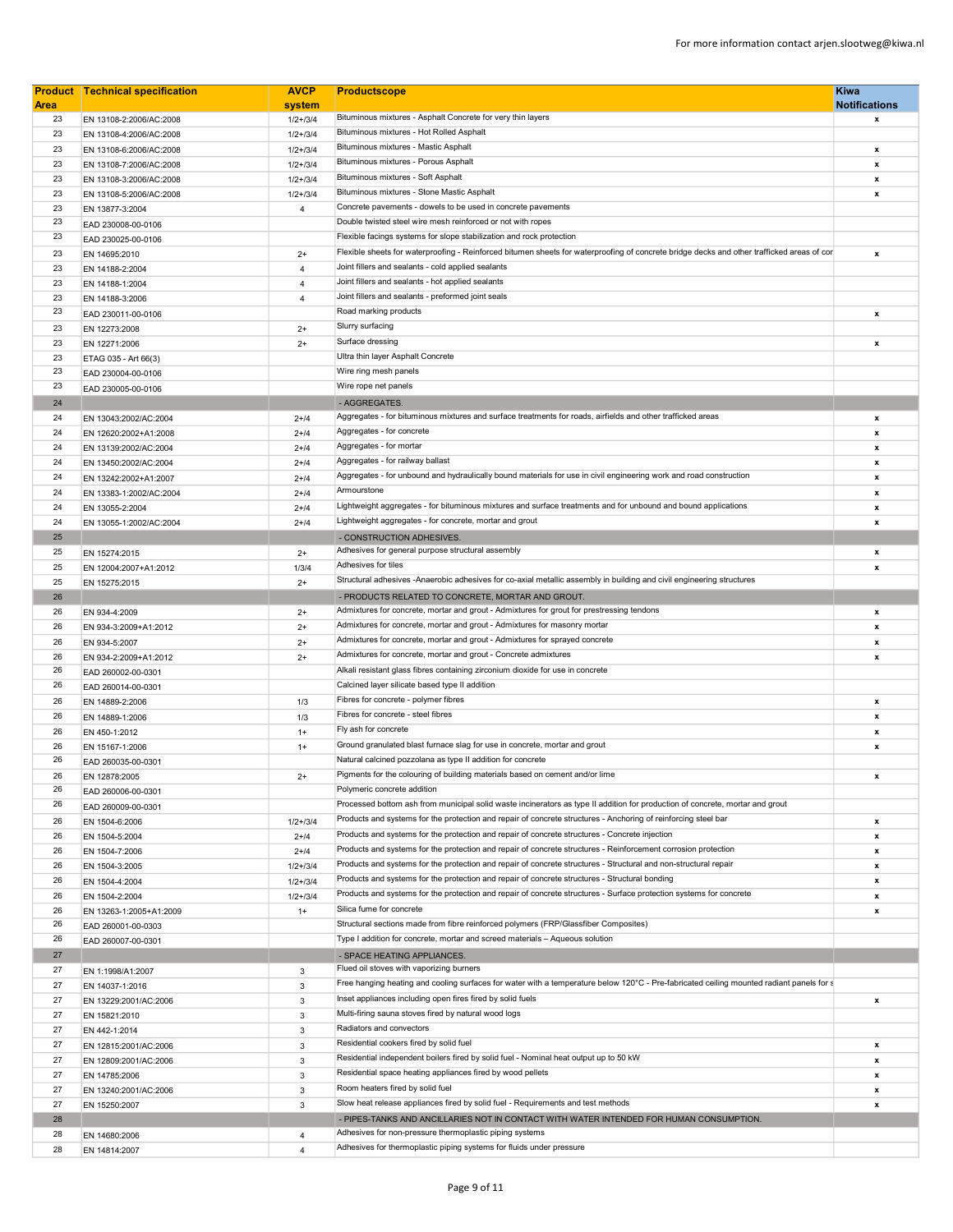|             | <b>Product Technical specification</b>         | <b>AVCP</b>         | <b>Productscope</b>                                                                                                                                                             | <b>Kiwa</b>               |
|-------------|------------------------------------------------|---------------------|---------------------------------------------------------------------------------------------------------------------------------------------------------------------------------|---------------------------|
| <b>Area</b> |                                                | system              |                                                                                                                                                                                 | <b>Notifications</b>      |
| 28          | EN 877:1999/A1:2006/AC:2008                    | 3/4                 | Cast iron pipes and fittings, their joints and accessories for the evacuation of water from buildings<br>Concrete pipes and fittings, unreinforced, steel fibre and reinforced  |                           |
| 28          | EN 1916:2002/AC:2008                           | $\overline{4}$      | Copper and copper alloys - Seamless, round copper tubes for water and gas in sanitary and heating applications                                                                  |                           |
| 28          | EN 1057:2006+A1:2010                           | 3/4                 | Corrugated safety metal hose assemblies for the connection of domestic appliances using gaseous fuels                                                                           | $\mathbf{x}$              |
| 28          | EN 14800:2007                                  | 1/3                 | Ductile iron pipes, fittings, accesories and their joints for sewerage applications                                                                                             | $\mathbf{x}$              |
| 28          | EN 598:2007+A1:2009                            | $\overline{4}$      | Ductile iron pipes, fittings, accessories and their joints for gas pipelines                                                                                                    |                           |
| 28          | EN 969:2009                                    | $\mathbf{3}$        | Elastomeric seals - joint seals used in water and drainage applications - vulcanized rubber                                                                                     |                           |
| 28<br>28    | EN 681-3:2000/A1:2002                          | 4<br>$\overline{4}$ | Elastomeric seals - pipe joint seal used in water and drainage applications - Vulcanized rubber                                                                                 |                           |
| 28          | EN 681-1:1996/A3:2005                          | $\overline{4}$      | Elastomeric seals - pipe joint seals used in water and drainage applications - Cast polyurethane sealing elements                                                               |                           |
| 28          | EN 681-4:2000/A2:2005<br>EN 681-3:2000/A2:2005 | $\overline{4}$      | Elastomeric seals - pipe joint seals used in water and drainage applications - Cellular materials of vulcanized rubber                                                          |                           |
| 28          | EN 681-2:2000/A2:2005                          | $\overline{4}$      | Elastomeric seals - pipe joint seals used in water and drainage applications - Thermoplastic elastomers                                                                         |                           |
| 28          | EN 682:2002/A1:2005                            | 3                   | Elastomeric Seals - seals used in pipes and fittings carrying gas and hydrocarbon fluids                                                                                        | $\mathbf{x}$              |
| 28          | EN 10311:2005                                  | $\overline{4}$      | Joints for the connection of steel tubes and fittings for the conveyance of water and other aqueous liquids                                                                     |                           |
| 28          | EN 13160-1:2003                                | 3/4                 | Leak detection systems                                                                                                                                                          |                           |
| 28          | EN 331:1998/A1:2010                            | 1/3                 | Manually operated ball valves and closed bottom taper plug valves for gas installations for buildings                                                                           | $\mathbf{x}$              |
| 28          | EN 10255:2004+A1:2007                          | 3/4                 | Non-Alloy steel tubes suitable for welding and threading                                                                                                                        |                           |
| 28          | EN 13616:2004/AC:2006                          | 3/4                 | Overfill prevention devices for static tanks for liquid petroleum fuels                                                                                                         |                           |
| 28          | EN 1123-1:1999/A1:2004                         | $\overline{4}$      | Pipes and fittings of longitudinally welded hot-dip galvanized steel pipes with spigot and socket for waste water systems                                                       |                           |
| 28          | EN 1124-1:1999/A1:2004                         | $\overline{4}$      | Pipes and fittings of longitudinally welded stainless steel pipes with spigot and socket for waste water systems                                                                |                           |
| 28          | EAD 280001-00-0704                             | 1/3/4               | Preassembled line unit for drainage or infiltration                                                                                                                             |                           |
| 28          | EN 15069:2008                                  | 1/3/4               | Safety gas connection valves for metal hose assemblies used for the connection of domestic appliances using gaseous fuel                                                        | $\boldsymbol{\mathsf{x}}$ |
| 28          | EN 13341:2005+A1:2011                          | 1/3                 | Thermoplastics static tanks for above ground storage of domestic heating oils, kerosene and diesel fuels - Blow moulded polyethylene, rol                                       |                           |
| 28          | EN 295-4:2013                                  | 1/3/4               | Vitrified clay pipe systems for drains and sewers - adaptors, connectors and flexible couplings                                                                                 |                           |
| 28          | EN 295-5:2013                                  | 1/3/4               | Vitrified clay pipe systems for drains and sewers - perforated pipes and fittings                                                                                               |                           |
| 28          | EN 295-7:2013                                  | 1/3/4               | Vitrified clay pipe systems for drains and sewers - pipes and joints for pipe jacking                                                                                           |                           |
| 28          | EN 295-1:2013                                  | 1/3/4               | Vitrified clay pipe systems for drains and sewers - pipes, fittings and joints                                                                                                  |                           |
| 28          | EN 10312:2002/A1:2005                          | 4                   | Welded stainless steel tubes for the conveyance of aqueous liquids including water for human consumption                                                                        |                           |
| 28          | EN 12285-2:2005                                | 3/4                 | Workshop fabricated steel tanks - Horizontal cylindrical single skin and double skin tanks for the aboveground storage of flammable and n                                       | $\pmb{\mathsf{x}}$        |
| 29          |                                                |                     | - CONSTRUCTION PRODUCTS IN CONTACT WITH WATER INTENDED FOR HUMAN CONSUMPTION                                                                                                    |                           |
| 29          | EAD 290001-00-0701                             |                     | Kit for the transport of cold and hot water inside buildings                                                                                                                    |                           |
| 30          |                                                |                     | - FLAT GLASS, PROFILED GLASS AND GLASS BLOCK PRODUCTS.                                                                                                                          |                           |
| 30          | EN 14178-2:2004                                | 1/3/4               | Glass in building - Basic alkaline earth silicate glass products                                                                                                                | $\boldsymbol{\mathsf{x}}$ |
| 30          | EN 16581-2                                     | 1/3/4               | Glass in Building - Basic alumino silicate glass products                                                                                                                       |                           |
| 30          | EN 572-9:2004                                  | 1/3/4               | Glass in building - Basic soda lime silicate glass products                                                                                                                     | $\pmb{\mathsf{x}}$        |
| 30          | EN 12337-2:2004                                | 1/3/4               | Glass in building - Chemically strengthened soda lime silicate glass                                                                                                            | $\boldsymbol{\mathsf{x}}$ |
| 30          | EN 1096-4:2018                                 | 1/3/4               | Glass in building - coated glass                                                                                                                                                | x                         |
| 30          | EN 1051-2:2007                                 | 1/3/4               | Glass in building - Glass blocks and glass pavers                                                                                                                               |                           |
| 30          | EN 15682-2:2013                                | 1/3/4               | Glass in building - Heat soaked thermally toughened alkaline earth silicate safety glass<br>Glass in building - Heat soaked thermally toughened soda lime silicate safety glass |                           |
| 30          | EN 14179-2:2005                                | 1/3/4               | Glass in building - Heat strengthened soda lime silicate glass                                                                                                                  | $\boldsymbol{\mathsf{x}}$ |
| 30          | EN 1863-2:2004                                 | 1/3/4               | Glass in building - Insulating glass units                                                                                                                                      | $\pmb{\mathsf{x}}$        |
| 30<br>30    | EN 1279-5:2018                                 | 1/3/4               | Glass in building - Laminated glass and laminated safety glass                                                                                                                  | $\boldsymbol{x}$          |
| 30          | EN 14449:2005/AC:2005                          | 1/3/4<br>1/3/4      | Glass in building - Mirrors from silver-coated float glass for internal use                                                                                                     | x<br>x                    |
| 30          | EN 1036-2:2008                                 | 1/3/4               | Glass in building - Special basic products - Borosilicate glasses                                                                                                               | $\boldsymbol{x}$          |
| 30          | EN 1748-1-2:2004<br>EN 1748-2-2:2004           | 1/3/4               | Glass in building - Special basic products - Glass ceramics                                                                                                                     | $\mathbf{x}$              |
| 30          | EN 14321-2:2005                                | 1/3/4               | Glass in building - Thermally toughened alkaline earth silicate safety glass                                                                                                    |                           |
| 30          | EN 13024-2:2004                                | 1/3/4               | Glass in building - Thermally toughened borosilicate safety glass                                                                                                               | x                         |
| 30          | EN 15683-2:2013                                | 1/3/4               | Glass in building - Thermally toughened soda lime silicate channel shaped safety glass                                                                                          |                           |
| 30          | EN 12150-2:2004                                | 1/3/4               | Glass in building - Thermally toughened soda lime silicate safety glass                                                                                                         | $\mathbf{x}$              |
| 30          | EN 10224:2002/A1:2005                          | $\overline{4}$      | Non-alloy steel tubes and fittings for the conveyance of aqueous liquids including water for human consumption                                                                  |                           |
| 31          |                                                |                     | - POWER, CONTROL AND COMMUNICATION CABLES.                                                                                                                                      |                           |
| 31          | EN 50575:2014+A1:2016                          | $1 + 3/4$           | Power, control and communication cables - Cables for general applications in construction                                                                                       |                           |
| 32          |                                                |                     | - SEALANTS FOR JOINTS.                                                                                                                                                          |                           |
| 32          | EAD 320002-02-0605                             |                     | Coated metal water stop sheet for construction and controlled crack joints in waterproof concrete                                                                               |                           |
| 32          | EN 15651-1:2012                                | 1/3/4               | Sealants for non-structural use in joints in buildings and pedestrian walkways - Sealants for facade elements                                                                   | $\boldsymbol{\mathsf{x}}$ |
| 32          | EN 15651-2:2012                                | 1/3/4               | Sealants for non-structural use in joints in buildings and pedestrian walkways - Sealants for glazing                                                                           | x                         |
| 32          | EN 15651-4:2012                                | 1/3/4               | Sealants for non-structural use in joints in buildings and pedestrian walkways - Sealants for pedestrian walkway                                                                | x                         |
| 32          | EN 15651-3:2012                                | 1/3/4               | Sealants for non-structural use in joints in buildings and pedestrian walkways - Sealants for sanitary joints                                                                   | x                         |
| 32          | EAD 320008-01-0605                             |                     | Swellable joint sealing tape on the basis of different materials for construction joints in watertight concrete                                                                 |                           |
| 33          |                                                |                     | - FIXINGS.                                                                                                                                                                      |                           |
| 33          | EAD 330046-01-0602                             |                     | 330046-01-0602                                                                                                                                                                  |                           |
| 33          | EAD 330011-00-0601                             | $\mathbf{1}$        | Adjustable concrete screws                                                                                                                                                      |                           |
| 33          | EAD 330008-02-0601                             |                     | Anchor channels                                                                                                                                                                 |                           |
| 33          | EAD 331072-00-0601                             |                     | Anchor devices for fastening personal fall protection systems to concrete structures                                                                                            |                           |
| 33          | EAD 330499-00-0601                             |                     | Bonded fasteners for use in concrete                                                                                                                                            |                           |
| 33          | EAD 330924-00-0601                             |                     | Cast-in anchor bolts of ribbed reinforcing steel                                                                                                                                | x                         |
| 33          | EAD 330012-00-0601                             |                     | Cast-in anchor with internal threaded socket                                                                                                                                    |                           |
| 33          | EAD 330075-01-0601                             |                     | Elevator Lifting device                                                                                                                                                         |                           |
| 33          | EAD 330001-00-0602                             |                     | Expanding Structural Bolting Assemblies for Blind Fastening                                                                                                                     |                           |
| 33          | EAD 330340-00-0606                             |                     | Factory made structural anchor for attaching personal fall protection equipment, designed to be permanently and fully bonded to a multi-la                                      |                           |